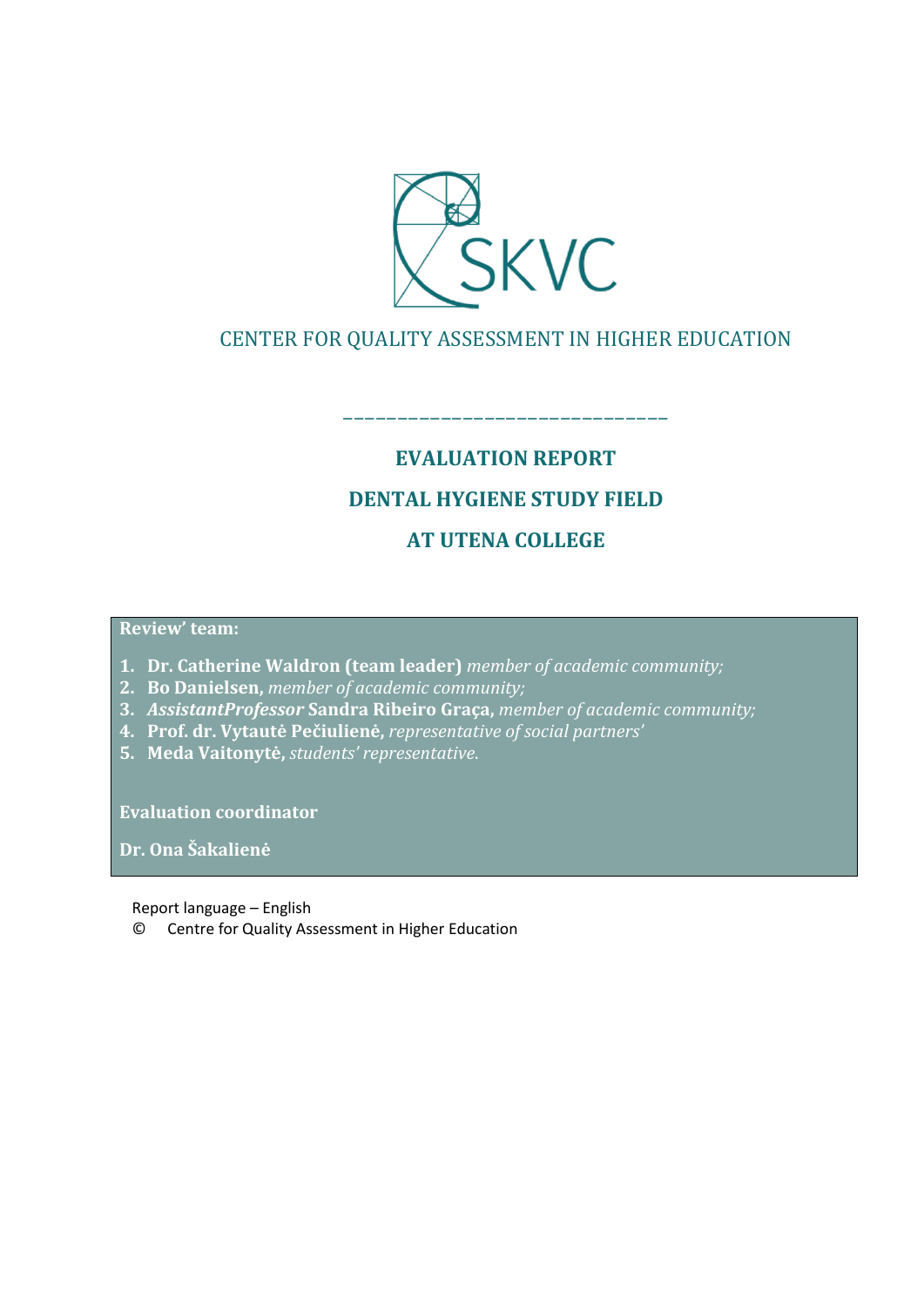| Title<br>of the<br>study<br>programme    | Dental Hygiene        | <b>Dental Technology</b> | Odontological care     |
|------------------------------------------|-----------------------|--------------------------|------------------------|
| State code                               | 6531GX025             | 6531GX026                | 6531GX029              |
| Type of studies                          | College studies       | College studies          | College studies        |
| Cycle of studies                         | First cycle           | First cycle              | First cycle            |
| Mode of study and<br>duration (in years) | Full-time - 3 (years) | Full-time - 3 (years)    | Full-time - 3 (years)  |
| Credit volume                            | 180                   | 180                      | 180                    |
| Qualification degree                     | Professional          | Professional             | Professional           |
| and (or) professional                    | Bachelor in           | Bachelor in Health       | Bachelor of Health     |
| qualification                            | Health                | Sciences                 | Sciences               |
|                                          | Sciences,             | Professional             | Assistant<br>the<br>of |
|                                          | Professional          | qualification            | doctor odontologist    |
|                                          | qualification         | of Dental                |                        |
|                                          | of Dental             | Technician               |                        |
|                                          | Hygienist             |                          |                        |
| of<br>Language                           | Lithuania             | Lithuania                | Lithuania              |
| instruction                              |                       |                          |                        |
| Minimum education                        | Not lower             | Not lower                | Not lower              |
| required                                 | than                  | than                     | than                   |
|                                          | secondary             | secondary                | secondary              |
|                                          | education,            | education.               | education,             |
|                                          | passed at least       | passed at least          | passed at least        |
|                                          | one state             | one state                | one state              |
|                                          | maturity              | maturity exam            | maturity               |
|                                          | exam.                 | and entrance             | exam                   |
|                                          |                       | examination              |                        |
|                                          |                       | of manual                |                        |
|                                          |                       | skills                   |                        |
| Registration date of                     | 10-07-2007            | 31-08-2001               | 31-08-2001             |
| the<br>study                             |                       |                          |                        |
| programme                                |                       |                          |                        |

–––––––––––––––––––––––––––––––

## **Study Field Data**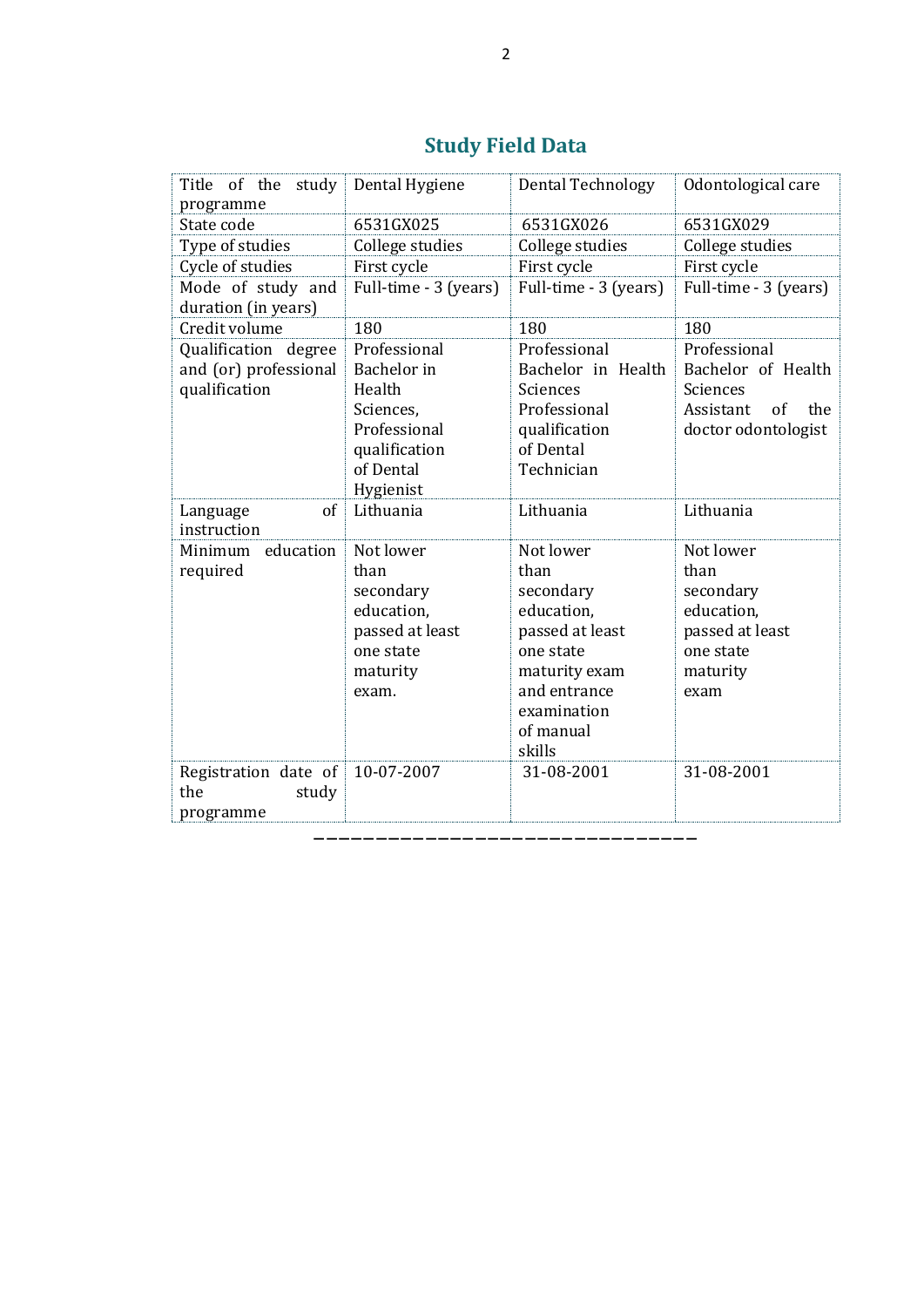## **CONTENTS**

| $\mathbf{I}$ .                | <b>INTRODUCTION</b>                                                      | 4  |
|-------------------------------|--------------------------------------------------------------------------|----|
|                               | 1.1. BACKGROUND OF THE EVALUATION PROCESS                                | 4  |
|                               | 1.2. THE REVIEW TEAM                                                     | 4  |
|                               | 1.3. GENERAL                                                             | 5  |
|                               | 1.4. BACKGROUND OF STUDY FIELD/STUDY FIELD PLACE AND SIGNIFICANCE IN HEI | 5  |
| <b>II. GENERAL ASSESSMENT</b> |                                                                          |    |
| III.                          | <b>STUDY FIELD ANALYSIS</b>                                              | 7  |
|                               | 3.1. STUDY AIMS, OUTCOMES AND CONTENT                                    | 7  |
|                               | 3.2. LINKS BETWEEN SCIENCE (ART) AND STUDY ACTIVITIES                    | 12 |
|                               | 3.3. STUDENT ADMISSION AND SUPPORT                                       | 14 |
|                               | 3.4. STUDYING, STUDENT PERFORMANCE AND GRADUATE EMPLOYMENT               | 17 |
|                               | 3.5. TEACHING STAFF                                                      | 20 |
|                               | 3.6. LEARNING FACILITIES AND RESOURCES                                   | 23 |
|                               | 3.7. STUDY QUALITY MANAGEMENT AND PUBLICITY                              | 24 |
|                               | IV. RECOMMENDATIONS                                                      |    |
|                               | V. SUMMARY                                                               | 29 |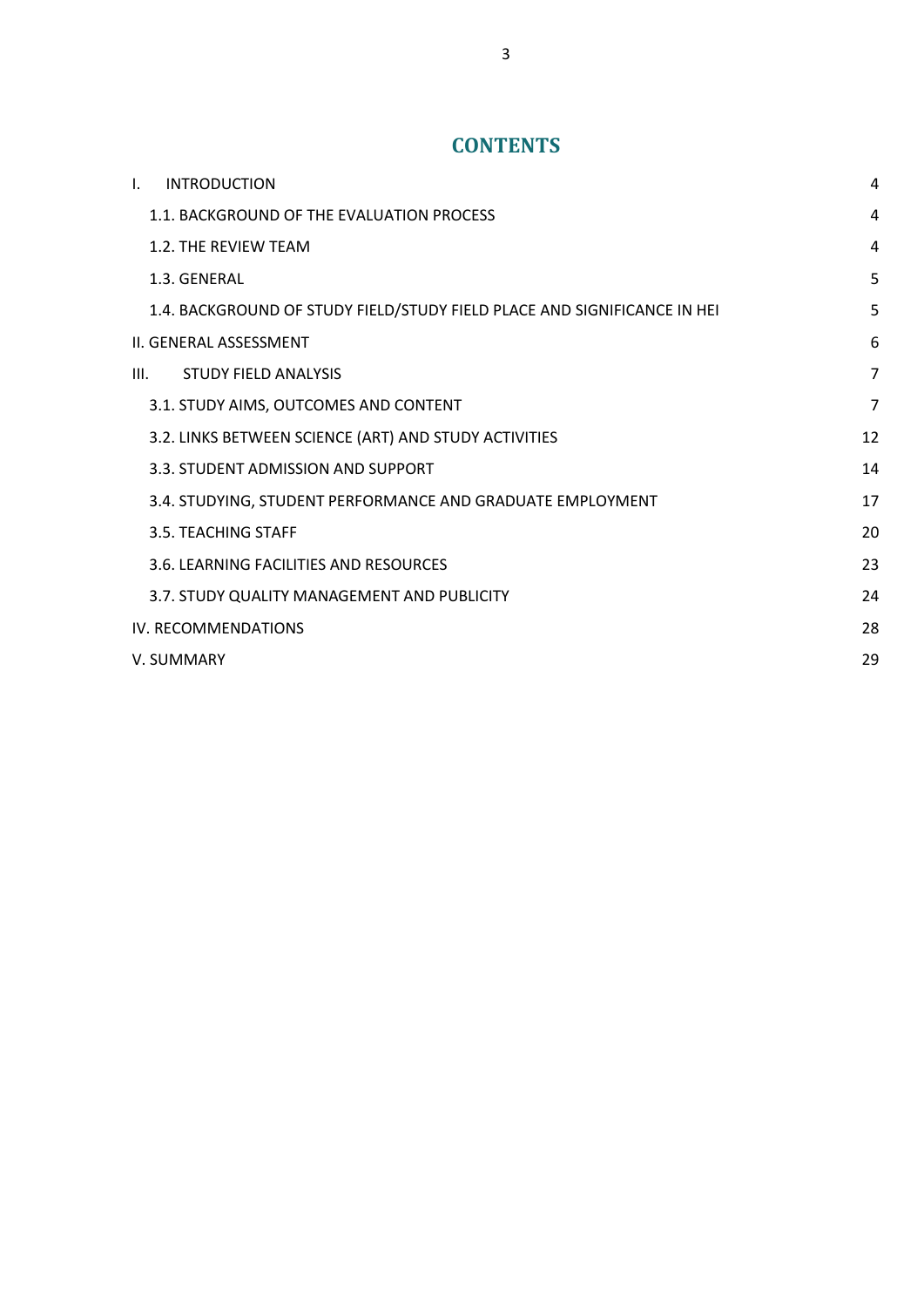## **I. INTRODUCTION**

#### **1.1. BACKGROUND OF THE EVALUATION PROCESS**

<span id="page-3-1"></span><span id="page-3-0"></span>The evaluation of study fields is based on the Methodology of External Evaluation of Study Fields approved by the Director of Centre for Quality Assessment in Higher Education (hereafter – SKVC) 31 December 2019 Order [No. V-149.](https://www.skvc.lt/uploads/lawacts/docs/352_67a9ef6994827300f90385d1fdd321f1.pdf)

The evaluation is intended to help higher education institutions to constantly improve their study process and to inform the public about the quality of studies.

The evaluation process consists of the main following stages: *1) self-evaluation and selfevaluation report prepared by Higher Education Institution (hereafter - HEI); 2) visit of the review team at the higher education institution; 3) production of the evaluation report by the review team and its publication; 4) follow-up activities.* 

On the basis of external evaluation report of the study field SKVC takes a decision to accredit study field either for 7 years or for 3 years. If the field evaluation is negative such study field is not accredited.

The study field is **accredited for 7 years** if all evaluation areas are evaluated as "exceptional" (5 points), "very good" (4 points) or "good" (3 points).

The study field is **accredited for 3 years** if one of the evaluation areas was evaluated as "satisfactory" (2 points).

The study field **is not accredited** if at least one of evaluation areas was evaluated as "unsatisfactory" (1 point).

#### **1.2. THE REVIEW TEAM**

<span id="page-3-2"></span>The review team was completed according he Experts Selection Procedure (hereinafter referred to as the Procedure) approved by the Director of Centre for Quality Assessment in Higher Education 31 December 2019 [Order No. V-149.](https://www.skvc.lt/uploads/lawacts/docs/349_3c24730602f3906bb3af174e1e94badb.pdf) The Review Visit to HEI was conducted by the team on *10th/December/2020. Due to the coronavirus pandemic, the review visit was organised online using video-conferencing tool (ZOOM).*

**Dr. Catherine Waldron, (group leader)** *Research Fellow, School of Pharmacy and Pharmaceutical Sciences, Trinity College Dublin, Dublin (Ireland).*

**Bo Danielsen***, School Director of School of Oral Health Sciences, Faculty of Health and Medical Sciences, University of Copenhagen, Copenhagen (Denmark).*

**Prof. Dr. Vytautė Pečiulienė,** *Director of the Hospital Žalgiris klinika of the Vilnius University, Vilnius (Lithuania).*

*Assistant Professor* **Sandra Ribeiro Graça** *Department of Dental Hygiene, School of Dental Medicine, University of Lisbon, Lisbon, (Portugal).*

**Meda Vaitonytė,** *student of Iscte - University Institute of Lisbon, 1st-year student of the Second Cycle Study Programme Psychology of Intercultural Relations (Portugal).*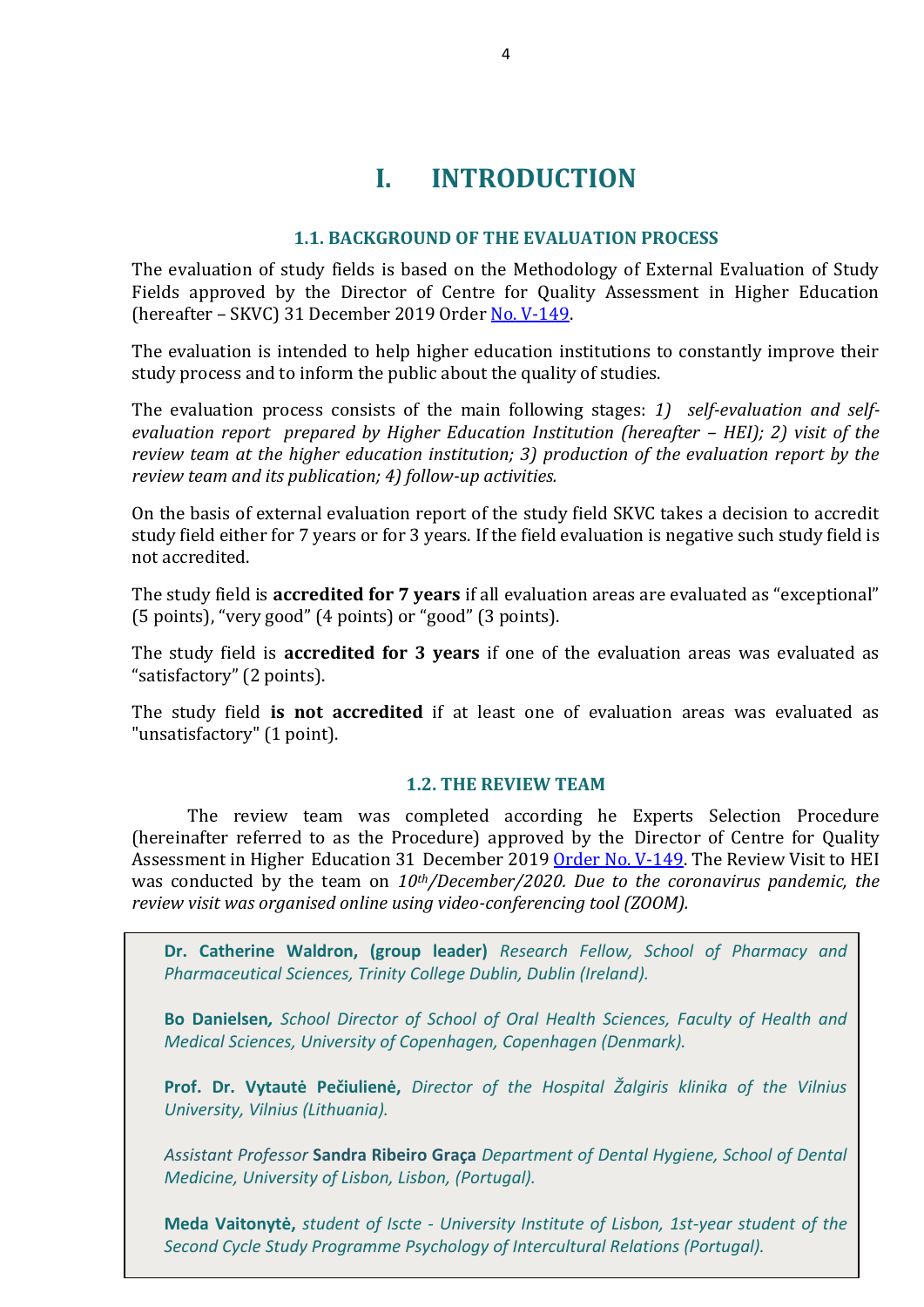#### **1.3. GENERAL**

<span id="page-4-0"></span>The documentation submitted by the HEI follows the outline recommended by the SKVC. Along with the self-evaluation report and annexes, the following additional documents have been provided by the HEI before, the site-visit:

| No. | Name of the document                                                   |
|-----|------------------------------------------------------------------------|
| 1.  | Additional information provided from HEI to the Self-evaluation report |
| 2.  |                                                                        |

## <span id="page-4-1"></span>**1.4. BACKGROUND OF STUDY FIELD/STUDY FIELD PLACE AND SIGNIFICANCE IN HEI**

Utena University of Applied Sciences was established in 2000 by reorganising Utena Further Education Medical and Business Schools. The Faculty of Medicine and the Faculty of Business and Technologies are the main organisational divisions at Utena College. There are six departments in both faculties. Every faculty is managed by Dean and the Board of the Faculty.

There are three departments in the Faculty of Medicine. The Study Programmes of study field of Dental Care are implemented in the Department of Nursing and Dental Care. The Study field of Dental Care in Utena College includes the Dental Hygiene, Odontological Care and Dental Technology programmes.

Utena College was the first institution where the training of Dental Assistant started in 1995, which is the background of the Odontological Care study programme. The preparation of Dental technicians began in 1991. The institution started to implement higher college study programmes of OC and DT in 2001, and the DH study programme was implemented in 2008.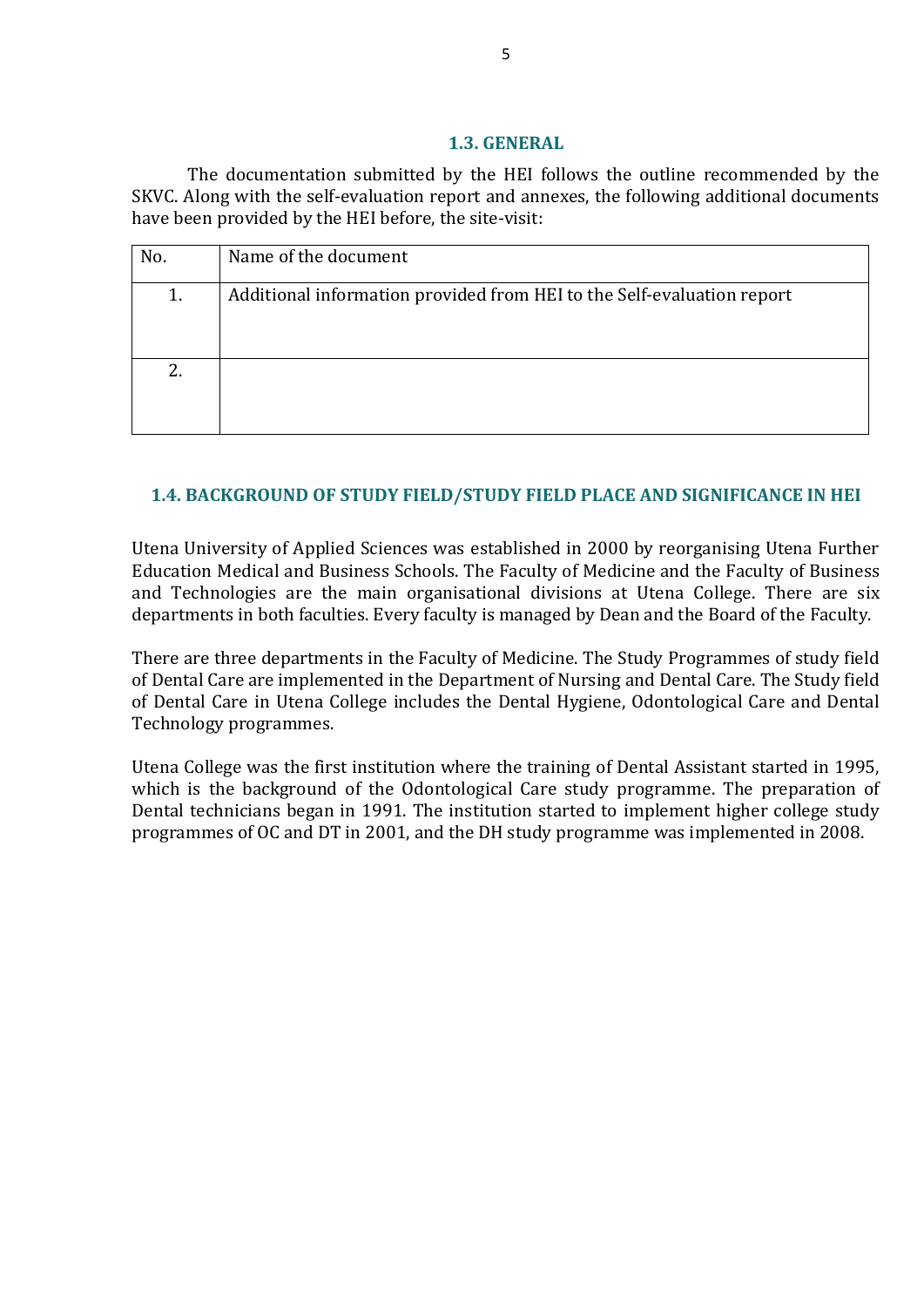## **II. GENERAL ASSESSMENT**

<span id="page-5-0"></span>**Dental Hygiene** study field and **first cycle** at Utena College is given **positive** evaluation.

*Study field and cycle assessment in points by evaluation areas*.

| No. | <b>Evaluation Area</b>                                | <b>Evaluation</b><br><b>of</b><br>in<br>area<br>an<br>points* |
|-----|-------------------------------------------------------|---------------------------------------------------------------|
| 1.  | Study aims, outcomes and content                      | 3                                                             |
| 2.  | Links between science (art) and study activities      | 3                                                             |
| 3.  | Student admission and support                         | $\overline{4}$                                                |
| 4.  | Studying, student performance and graduate employment | 3                                                             |
| 5.  | Teaching staff                                        | $\overline{4}$                                                |
| 6.  | Learning facilities and resources                     | 4                                                             |
| 7.  | Study quality management and publicity                | 3                                                             |
|     | Total:                                                | 24                                                            |

\*1 (unsatisfactory) - there are essential shortcomings that must be eliminated;

2 (satisfactory) - meets the established minimum requirements, needs improvement;

3 (good) - the field develops systematically, has distinctive features;

4 (very good) - the field is evaluated very well in the national and international context, without any deficiencies;

5 (exceptional) - the field is exceptionally good in the national and international context/environment.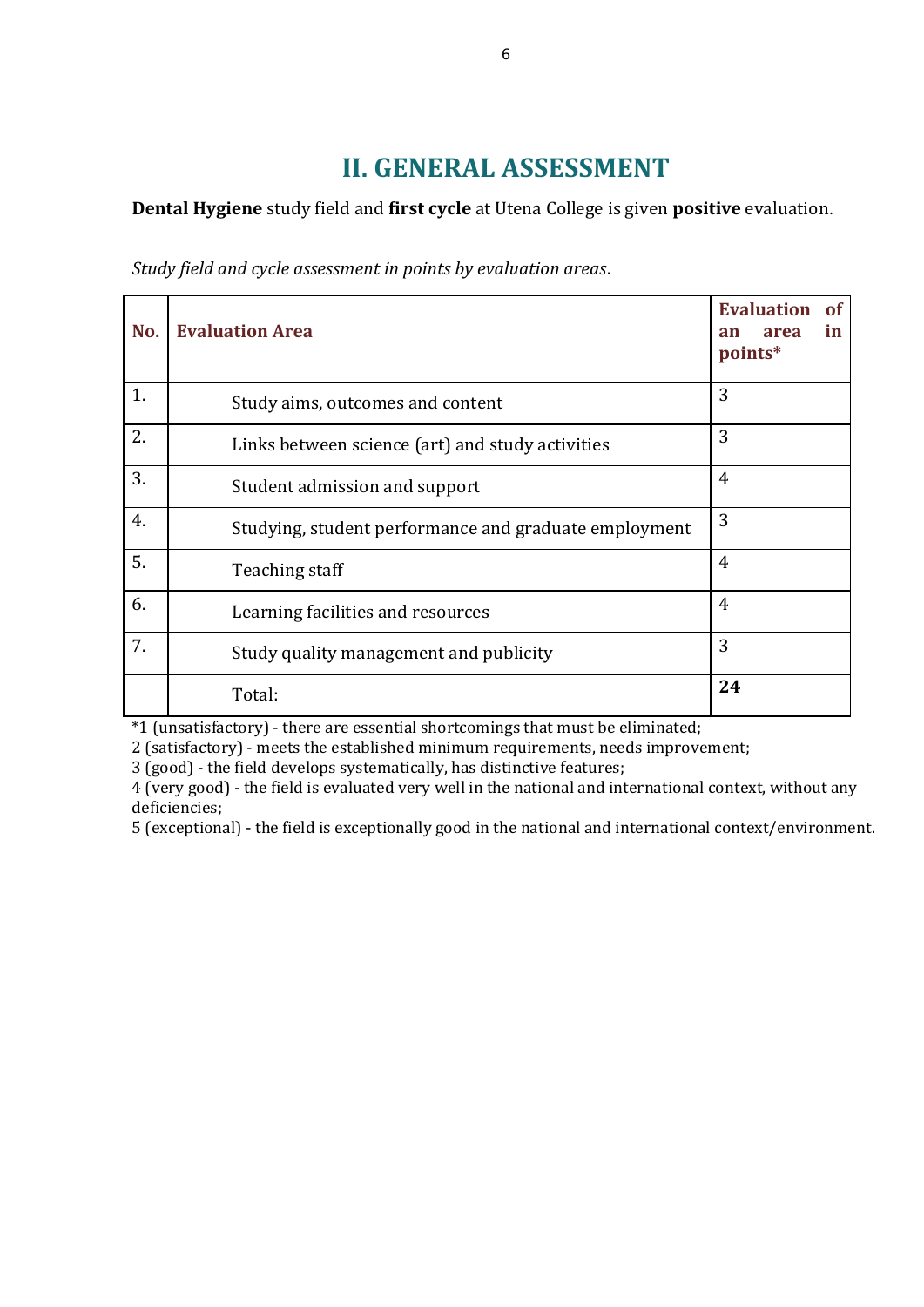## **III. STUDY FIELD ANALYSIS**

#### **3.1. STUDY AIMS, OUTCOMES AND CONTENT**

<span id="page-6-1"></span><span id="page-6-0"></span>*Study programmes' aims, outcomes and content shall be assessed in accordance with the following indicators:* 

#### *3.1.1 Evaluation of the conformity of the aims and outcomes of the field and cycle study programmes to the needs of the society and/or the labour market (not applicable to HEIs operating in exile conditions);*

#### *Factual situation*

The general aim of the study programmes in the study field of Dental Care is to prepare dental care professionals who, following their acquired professional qualifications and established competencies, are able to provide personal health care services. Evidence is provided in the Self-Evaluation Report (SER) that the aims and learning outcomes of the programmes have been formulated in relation to the appropriate Lithuanian and European legislation, and guidance documentation. The number of students from the study field takes into account the needs of the community, the potential employers and the other training institutions in the region resulting in graduates who are valuable and who have good expectations of employment once graduated.

Utena College train dental care specialists without competing with other colleges in the country and take into account the needs of regional employers. Evidence in the SER and from the expert panel meetings demonstrate that there is good communication with the social partners, employers and alumni which help to ensure the graduate's competencies are fit for the needs of the labour market. For example, it was appealed to the Ministry of Education and Science regarding the shift of DT study programme to the study field of Dental Care. DT was shifted into the study field of Dental Care after the Lithuanian Medical Norm MN 46:2018 "Dental Technician", which regulates activities of dental technicians, was approved. The learning outcomes of the DT study programme were clarified and adjusted.

Although the employment figures for all three programmes over the last three years has been high, there has been a slight drop in employment rates for dental hygiene and dental assistant graduates in 2019 (Table 9, page 30 of the SER).

The employers and graduates identified that the licence for Radiography Safety was not achieved by the students during their studies and was required by them in their work. They suggested that it would be an asset to the newly qualified graduate if this was included in the programme.

The additional role of taking dental radiographs, which is part of the programme for dental assistants, would also be of use to the dental hygiene student. Many dental hygiene graduates add this skill as soon as they are qualified to improve their employment prospects.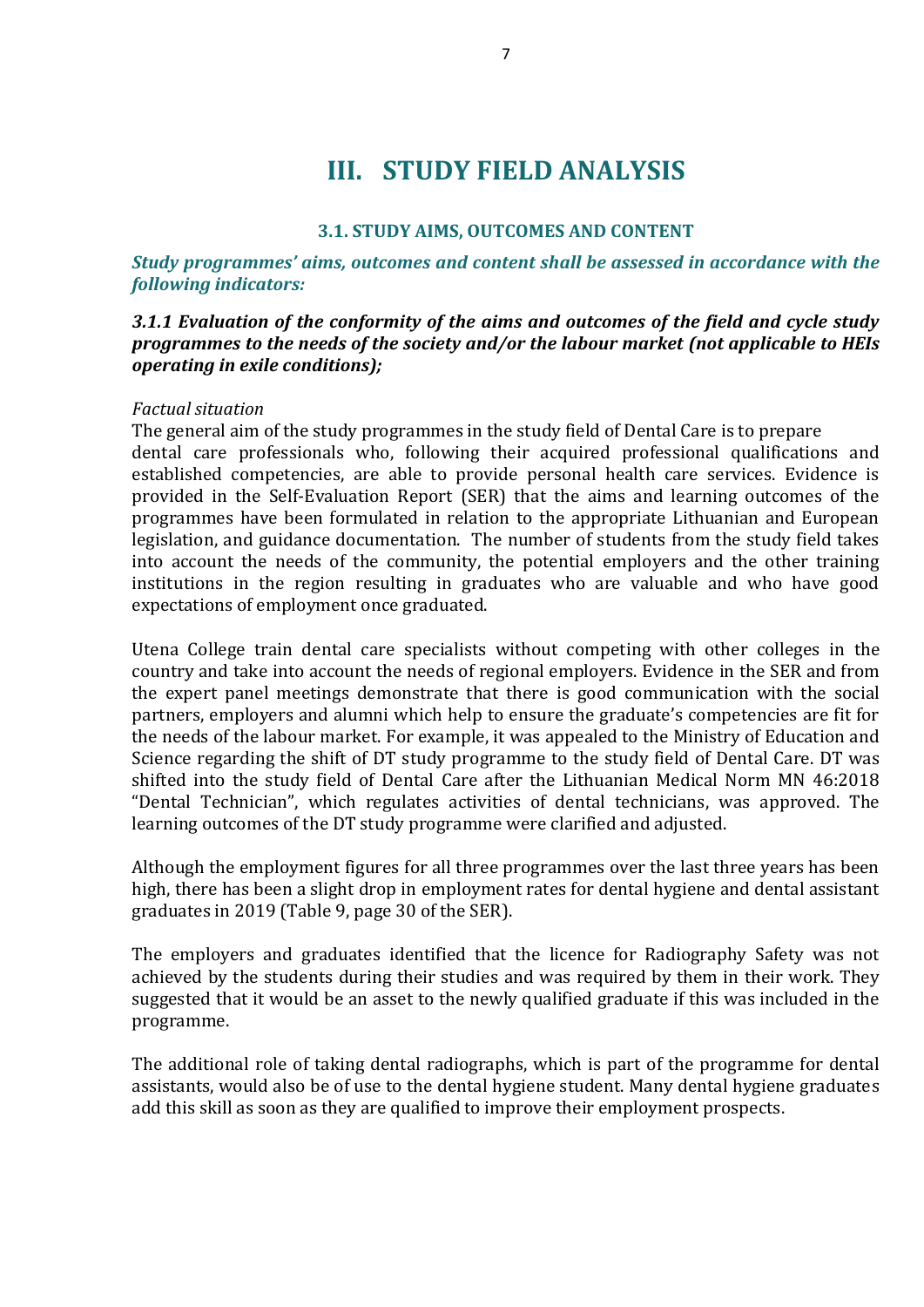In respect to the needs of the community, the expert panel see that the programmes are providing modules on care of children, the elderly and those with special needs.

#### *Expert judgement/indicator analysis*

The aims and outcomes of the study fields effectively consider the needs of society and the labour market with the exception of the dental radiography competencies. However, we have some suggestions that may allow even more consideration of the needs of society.

The expert panel feel that more interprofessional education among the different programmes of the Faculty of Medicine/ Health Science and Social Science Group in Utena College by creating common courses and participating together in outreach community programmes would allow the students to acquire competences of teamwork and collaborative practice and better prepare them for the labour market.

In addition, the expert panel feel that there could be more focus on the development of wider skills in the DH and OC programmes, such as communication and entrepreneurship, public health, general and oral epidemiology, biostatistics, health promotion and behaviour change, which would help the student's to be more prepare for their role as primary health care providers.

The three programmes in the study field have many modules or subjects that have similar learning outcomes, integrating the students in "learning together" in one team ensures the rational use of material and human resources while allowing the team members to better understand their individual roles. We look forward to seeing the plans for interdisciplinary teaching both within and between faculties in the College developed and implemented as soon as the pandemic restrictions allow it.

In the "Links between aims and learning outcomes document" (Annex 2), "intended study results of the programme" No. 12 states: "Is able to perform and evaluate dental radiogram". So, we were surprised that the competency of taking / exposure of dental radiographs is not included in the scope of practice for dental hygienists in Lithuania. This is indicated in the "Common European Curriculum for Dental Hygiene" (EDHF, 2020) in Domain III: Patient-Centred Care, as a recommended learning outcome for dental hygiene programmes. Some consideration might be given to allowing the dental hygienist students to complete or integrate with the dental assistant students for the Odontological Care module on Dental Radiography which we believe prepares these students to take dental radiographs, possibly as one of their optional modules, as this competency is greatly sought after by the stakeholders.

## *3.1.2. Evaluation of the conformity of the field and cycle study programme aims and outcomes with the mission, objectives of activities and strategy of the HEI.*

#### *Factual situation*

The College aims to produce quality graduates who are motivated to continue their professional development, keeping up with new innovations and advances in the field of study. In addition, they aim to develop applied scientific research relevant to the regional and national needs and non-formal education services. The SP DCSF aims, and outcomes are also in line with Utena College strategic priorities for 2019-2021: attraction and retainment of students; study improvement; development of internationalisation; improvement of the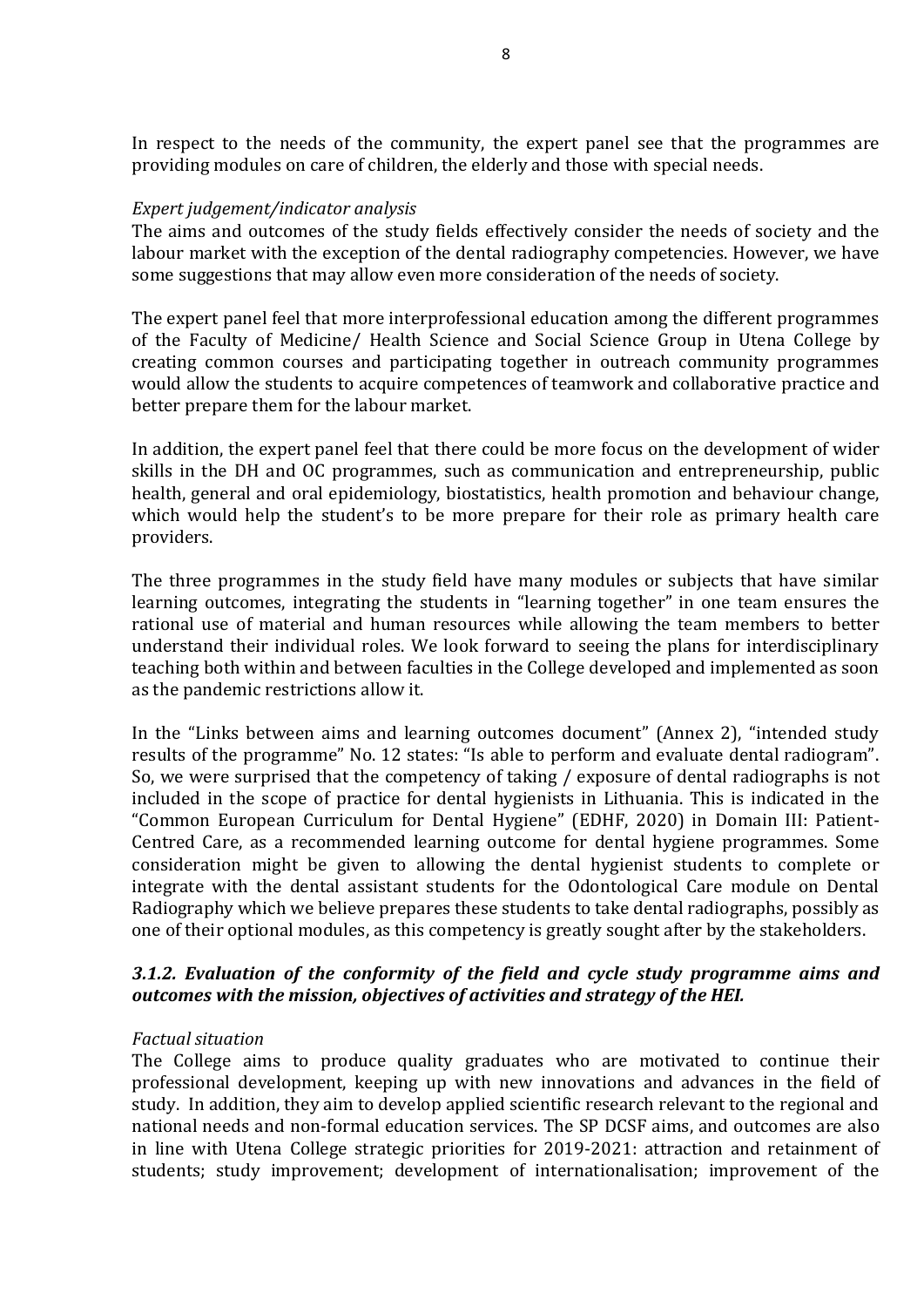organisational culture of the institution; improvement of applied scientific consulting activities and research; development of strategic partnerships.

In relation to internationalisation, during the panel meetings the experts could see that efforts to improve the internationalisation of the programmes for student and staff has been undertaken. This included expanding international networks and promotion of international projects. Graduates from the college who work abroad assist in the process and may provide places for exchange students. The internationalisation strategy for 2021-2027 is currently being finalised.

#### *Expert judgement/indicator analysis*

The study programmes are conforming to the mission, activity objectives and strategy of the HEI.

#### *3.1.3. Evaluation of the compliance of the field and cycle study programme with legal requirements;*

#### *Factual situation*

The expert panel are satisfied that the structure, aims and outcomes of the study field as presented in the SER report (Annex 1) corresponds to the General Requirements for the Provision of Studies, approved by Order No V-1168 of the Minister of Education and Science of the Republic of Lithuania of 30 December 2016 (consolidated version as of 15 June 2018) and the Register of Legal Acts, December 2016, ID 2016-30192. The scope of all three study programmes in the study field is 180 credits (4800 hours) and are full-time for a duration of 3 years.

#### *Expert judgement/indicator analysis*

It is the experts' opinion that the aims and learning outcomes for the study field of Dental Care comply to all the legal requirements and are in line with the Descriptor of the study field of Dental Care.

#### *3.1.4. Evaluation of compatibility of aims, learning outcomes, teaching/learning and assessment methods of the field and cycle study programmes.*

#### *Factual situation*

There was evidence in the SER, and from the meeting with the teachers of the study field, that they have considered and are adhering to all the national, educational and scope of practice requirements as outlined in by the legal acts of the country and HEI. The aims and learning outcomes are clearly outlined for each of the programmes.

The assessment methods take into account the recommendations set out in the Description of the Study Field of Dental Care. Multiple teaching methods are used including lectures, seminars, group discussions, presentations, case studies, evidence-based learning, observation in clinical situations, reflection on experiences and application of the learning during practical activities.

Accumulative assessment is applied and passing of all assessments in compulsory, a clear indication of the percentage of the overall grade each assessment holds is provided in the descriptor of each subject. Assessment methods include written and oral assessments and assignments, presentations, OSCEs, project work and the final thesis. The pass rate is 50%.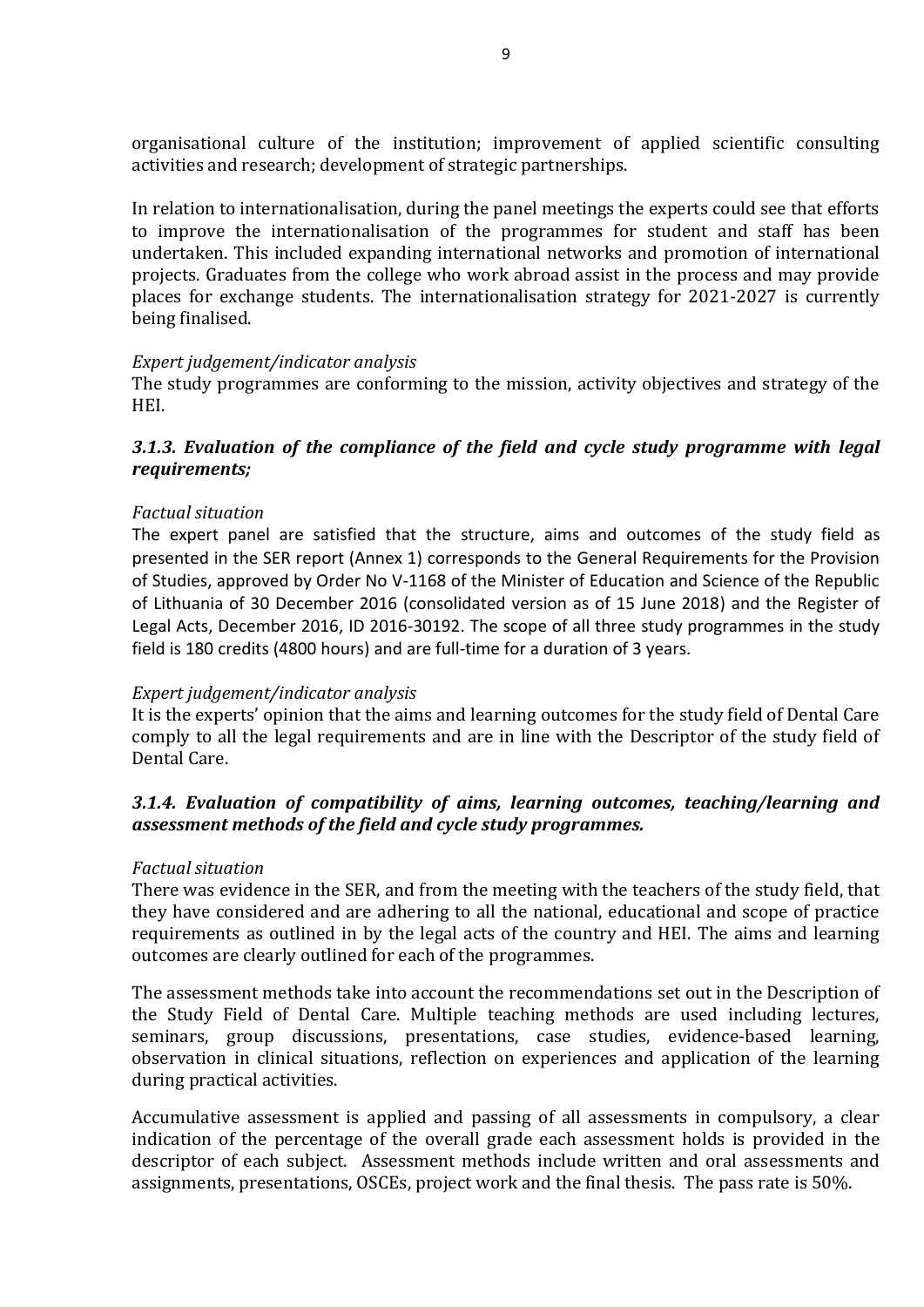A revision of the teaching and assessment methods has taken place for the study programmes which has aimed to ensure a critical understanding of knowledge and skills and the ability to apply them in practice. The assessments aim to assess levels of learning under the hierarchical categories of Knowledge, Comprehension, Application, Analysis, Synthesis, and Evaluation reflecting a theory of progressive contextualization of knowledge as the student progress. Evaluation of these teaching and assessment revisions has begun with a comparison of the students and teacher's evaluation of the processes. Further evaluation is anticipated.

#### *Expert judgement/indicator analysis*

The expert panel were provided with evidence in relation to the compatibility of the aims, learning outcomes, teaching/learning and assessment methods for the study programmes and that they are being regularly monitored and revised.

## *3.1.5. Evaluation of the totality of the field and cycle study programme subjects/modules, which ensures consistent development of competences of students.*

#### *Factual situation*

The expert panel could see from the SER report that, for the most part, the modules are presented in a logical sequence. Generally, there is a change in emphasis across the programmes, from being more theoretical-based early on, to more practical-based in the later years. However, the position of the module for Dental Radiography in the Dental Hygiene Programme, in the 5<sup>th</sup> semester, was felt by the expert panel to be delivered too late. The expert panel felt that this would not allow the students sufficient time to apply their learning from this module into their clinical practice.

Along with the core subjects, students also undertake general higher college education study subjects which make up 15 credits of each study programme. These general subjects are intended to development the student's worldview and include law, professional ethics, information searching, human safety and professional language. Some of these subjects are compulsory and some are optional and can be chosen by the students.

The reflective diaries completed by the students are considered to impact on the development of the study programmes by helping the teachers to identify any shortcomings; allowing them to adjust and improve subject content, teaching methods and learning outcomes.

The Study Quality Committee of the Faculty of Medicine engage with employers and managers of institutions related to the training of dental care professionals and undertake focus group discussions with stakeholder groups (professional associations, practice supervisors, students, graduates), to review the learning outcomes of the programmes. The HEI evaluation report outlined the changes recommended by the Study Quality Committee in recent years and how they have been incorporated into the training to improve the programmes.

#### *Expert judgement/indicator analysis*

The study programmes have developed positive communication links and have engaged in productive consultations with the stakeholders to ensure the consistent development of the students' competencies. However, the expert panel believe that calibration of practicementors along with the use of the standard protocol for professional internships would allow a standardized set of requirements that each student has to fulfil at the end of the internship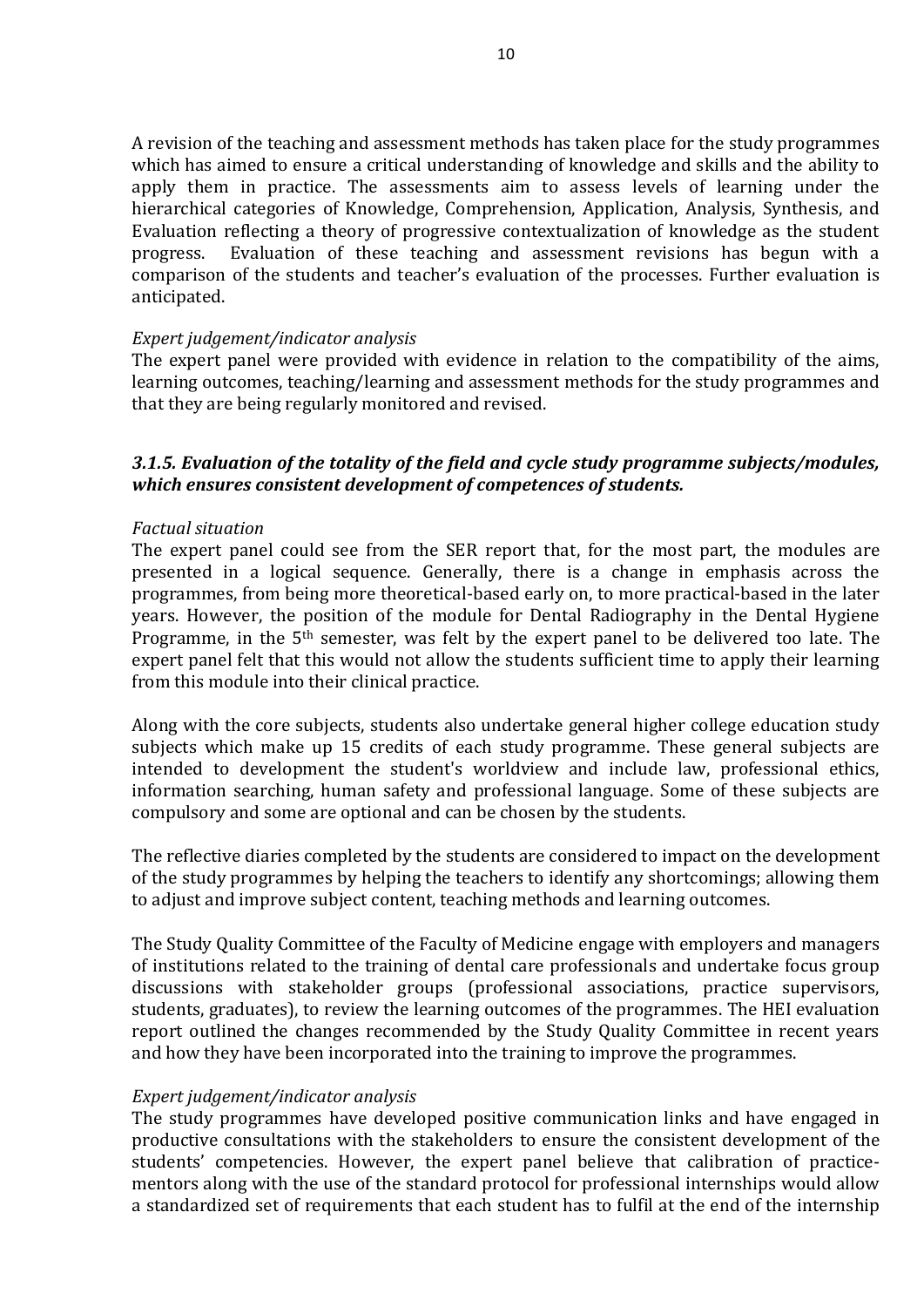while also ensuring clinical practice procedures, assessment and feedback are fair and consistent between practice place sites.

The expert panel feel that the combination of consistently developed study field subjects and the inclusion of the higher college education study subjects ensures the development of wellrounded students with a broad view of the world and their role in it.

## *3.1.6. Evaluation of opportunities for students to personalise the structure of field study programmes according to their personal learning objectives and intended learning outcomes.*

## *Factual situation*

The Study Regulations of Utena College indicates that students have the right to have an individual study plan with an individual assessment schedule drawn up for the student if required. Students have the right to choose from the list of Optional Chosen Subjects (9 ECTS) and to choose either foreign languages such as English, German, Russian, Norwegian (3 ECTS) or Applied Research (3 ECTS).

The students can choose the theoretical topics that they will learn remotely and what tasks they can perform in the virtual space. The list of optional topics is developed with students' input.

The students are also encouraged to choose their own external practices. The Moodle environment provides a range of courses that the students can access and study in their own time.

## *Expert judgement/indicator analysis*

The expert panel see from the SER and from the meetings with staff and students that the students have many opportunities to personalise their study programme to suit their own needs.

## *3.1.7. Evaluation of compliance of final theses with the field and cycle requirements.*

## *Factual situation*

The procedures for the preparation and defence of the final thesis are described in the Requirements for the Professional Bachelor's Theses in the Field of Health Sciences at the Faculty of Medicine document which is available to the students in the Moodle environment of Utena College. The students are supported by their teachers and their practice institutions in the choice of the topic for their final theses. The topics are relevant to the field of study for each of the programmes and approved by the Bioethics Commission.

The findings from the theses are presented to the institution where the research was conducted, some are published in scientific journals or presented at conferences.

Since the last external evaluation, the number of credits for the preparation of the final theses has been extended to 9 credits and criteria have been added to make the final theses comparable to standards in other European countries.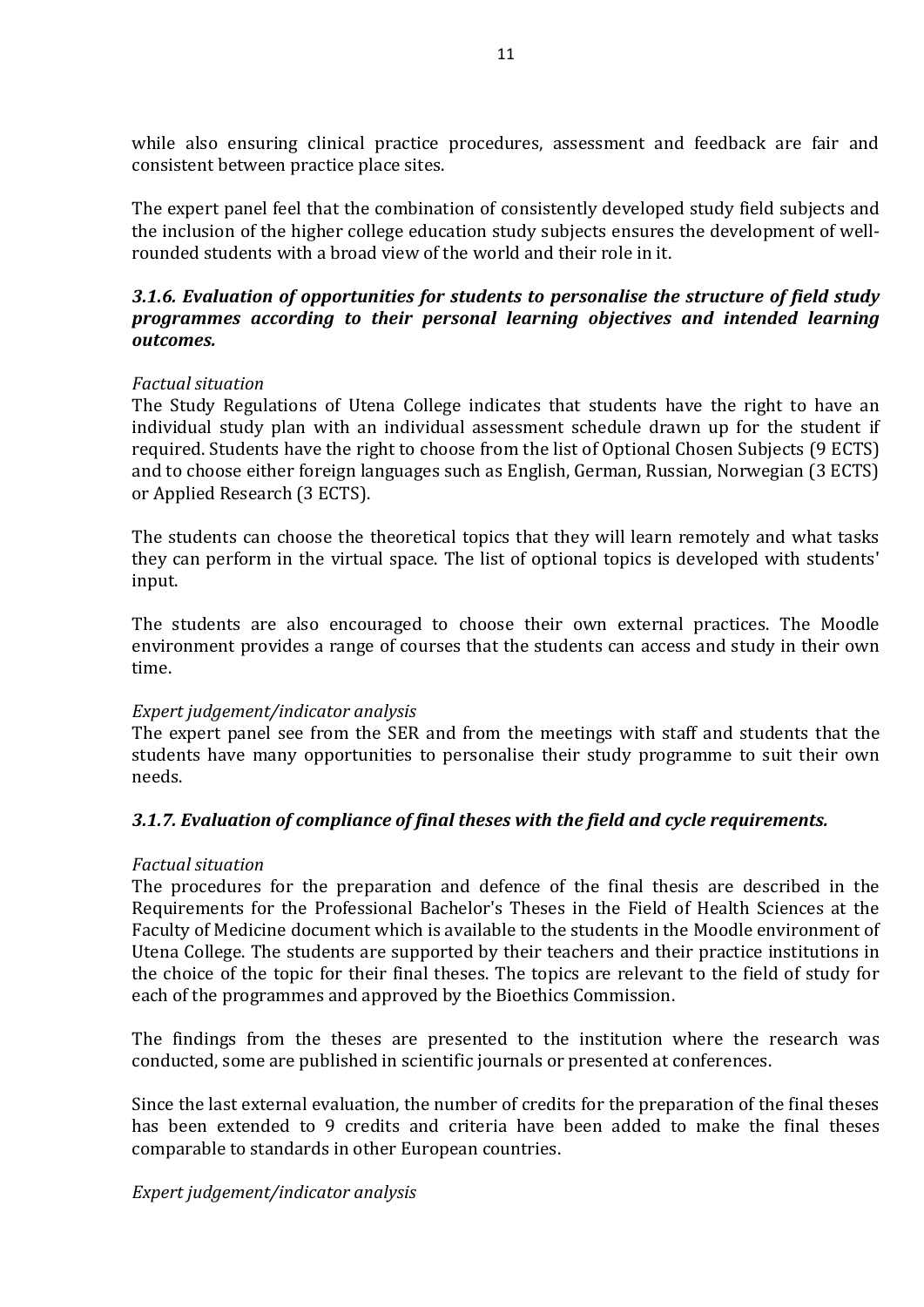The expert panel are satisfied that there is appropriate training, time and credits provided for the completion of the thesis.

#### *Recommendations for this evaluation area:*

*The expert panel recommends that the employment figures continue to be monitored to ensure that the percentage of graduates gaining employment within their profession remains high and steps be taken to understand and counteract any drop in demand.*

*The expert panel recommends that the module for Dental Radiography in the Dental Hygiene Programme be completed alongside or before the modules Clinical Odontology & Anaesthesia and Professional Dental Hygiene & Clinical Practice in the 4th semester to ensure that this skill becomes embedded into their clinical practice.*

## **3.2. LINKS BETWEEN SCIENCE (ART) AND STUDY ACTIVITIES**

## <span id="page-11-0"></span>*Links between science (art) and study activities shall be assessed in accordance with the following indicators:*

## *3.2.1. Evaluation of the sufficiency of the science (applied science, art) activities implemented by the HEI for the field of research (art) related to the field of study.*

#### *Factual situation*

The purpose of the research activities of Utena College is to develop applied research, experimental development (applied activities) and consulting, by solving topical social and economic problems of the country and the region. The scientific activities in Utena College are carried out in accordance with the Regulations of Scientific Activities approved by Decision No AT-61 of the Academic Board on 30 November 2018.

A summary of the research activities for the study field was provided in the SER. They included topics such as application of digital technologies in the manufacture of dental restorations, manufacture of dental prostheses, finding the most favourable manufacturing solution, taking into account the needs of the patient and solving dental care problems and educational research. Scientific activities and research are funded by institutions, state budget assignations, the Lithuanian Science Council and other targeted state budget funds, national and international research programmes, projects and funds, orders of Lithuanian and foreign entities, sponsors, and other legally acquired funds.

The bulk of the research carried out relates to educational research to evaluate the programmes themselves, the SP DCSF uses the findings of this research to update the teaching /learning methods and to introduce evidence-based practice.

A strategy for improving research projects in the study field is planned for the next five years.

#### *Expert judgement/indicator analysis*

The expert panel could see from the SER, additional information provided and during the meetings with staff that there are future plans to improve the volume and range of research projects undertaken in the study field. A limited number of scientific articles and presentations at conferences were completed within the period 2016 – 2020 (Table 2. Data on Scientific Applied Activities in the Study Field of Dental Care page 14 of the SER). The impact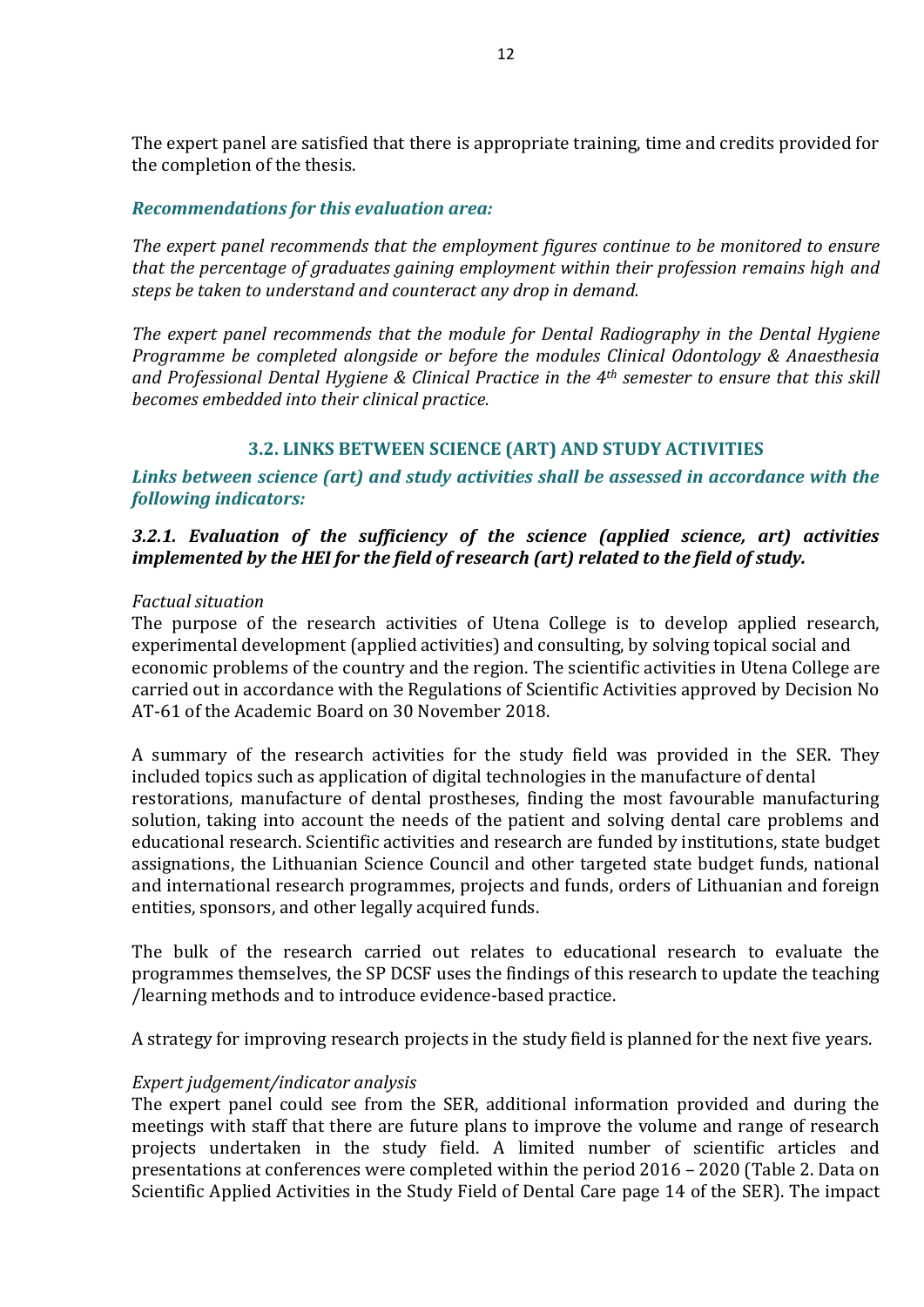of the COVID pandemic on some research projects is acknowledged. Continued support and encouragement of staff and students to engage in research projects and the new five-year strategic plan may allow these numbers to increase in the next evaluation period.

## *3.2.2. Evaluation of the link between the content of studies and the latest developments in science, art and technology.*

#### *Factual situation*

The SER outlined the positive impact the teaching staff who are involved in research are having within the programmes, by implementing the findings of their research into practice, thereby keeping the module contents updated. For example, following the research project "Production of Orthodontic Rapid Expansion Devices Using Digital Technologies", research will be continued within the College on the topic of the application of digital technologies in the production of dental restorations.

Seminars are regularly delivered to the students to support and encourage them to engage in applied research and from companies introducing new products, materials or technologies, students are encouraged to critically analysis these new developments.

The Study Quality Committee of the Faculty of Medicine also engage with stakeholders to ensure the training and competencies remain current and meet any changes in legislation or technological and health developments.

#### *Expert judgement/indicator analysis*

Links between the content of the studies and the latest developments are maintained through a number of different avenues including research projects undertaken within the study field by teaching staff and student engagement with companies introducing new products, materials or technologies.

## *3.2.3. Evaluation of conditions for students to get involved in scientific (applied science, art) activities consistent with their study cycle.*

#### *Factual situation*

Since 2016 Utena College has been involved in charitable activities; 20% of students in the study field participate in these activities. The aim of the charity is to provide professional and timely dental assistance to members of society living in poverty and experiencing exclusion. This allows the students to apply the relevant scientific literature to real life situations.

The teachers involve their students in any research activities they are involved in themselves. For example, the students were participants in research related to their training during the COVID-19 pandemic; the students were interviewed about distance learning during the spring semester 2020. During their studies the students carry out clinical research projects, search for data for their assignments and final theses and develop the skills of critical analysis of the data.

#### *(2)Expert judgement/indicator analysis*

Although the students undertake some research projects as part of their studies, they have limited opportunities to engage in research that might be published.

#### *Recommendations for this evaluation area:*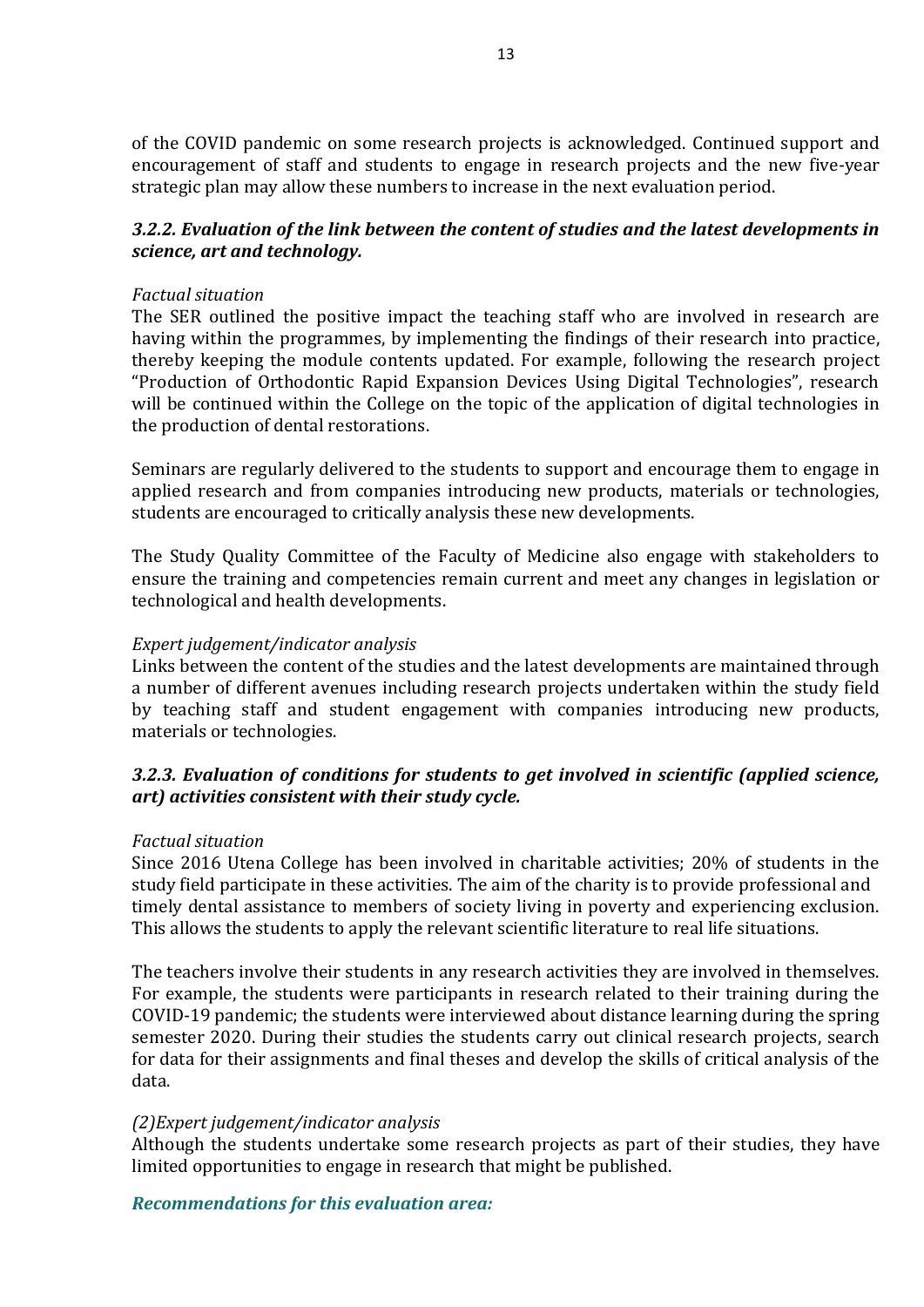*The expert panel recommends that additional support and encouragement be provided to both staff and students to engage and undertake research projects and disseminate their findings. The expert panel believe that students when involved in research are compelled to learn more efficiently and better. As the programmes have strong partners it might be valuable to see if students, social partners and teachers could develop some innovative research projects. This could be done by increasing the number of contracted thesis. We recommend that the college set goals for this activity before action plans are implemented.*

#### **3.3. STUDENT ADMISSION AND SUPPORT**

#### <span id="page-13-0"></span>*Student admission and support shall be evaluated according to the following indicators:*

#### *3.3.1. Evaluation of the suitability and publicity of student selection and admission criteria and process.*

#### *Factual situation*

Admission to the programmes is regulated by the Utena College and undertaken according the Student Admission Regulations and all admission information is available in the website of the school. For admission, a person must have at least a secondary education, they are admitted to the programmes in the study field by competition. The DT applicants also undertake a manual dexterity test.

Admission to three different types of study places are possible: state funded, state nonfunded with the study scholarship and state non-funded.

Potential candidates can attend open days and school trips are organised. The details of the overall number of applicants,  $1<sup>st</sup>$  priority applicants, numbers admitted, and numbers graduating were provided in the SER and additional information.

There is considerable demand for all programmes in the study field. The number of entrants during the last years has remained stable with only one visible decrease in 2019. Taking into account the Governance Strategic analysis Centre MOSTA study "Model for Predicting the Need for Medical Staff" and the needs of the labour market, the minimum number of students for the study field each year should be no less than 30 and the maximum no more than 54. The number of students admitted in 2017, 2018 and 2019 were 58, 55 and 43 respectively.

The minimum competitive score is set by the Ministry of Education, Science and Sport of the Republic of Lithuania. The highest competitive scores ranged from 9.39 (for DT in 2019) to 4.14 (for OC in 2018). The lowest competitive scores ranged from 1.60 (for DH and DT in 2017) to 4.37 (for DT in 2019). This indicates a general rise in the competitive scores over the last three years. The teaching staff indicated in the additional information provided that this has impacted positively on the students writing skills, computer skills, language skills and general abilities.

The number of state funded places dropped from 17 in 2017 to 7 in 2019. This drop was explained in the SER as being due to a reduction in the total number allocation of the statefunded places to this study field.

#### *Expert judgement/indicator analysis*

There is a good student selection and admission process in place at Utena College. The expert panel found the admission criteria and students selection process suitable, fair, transparent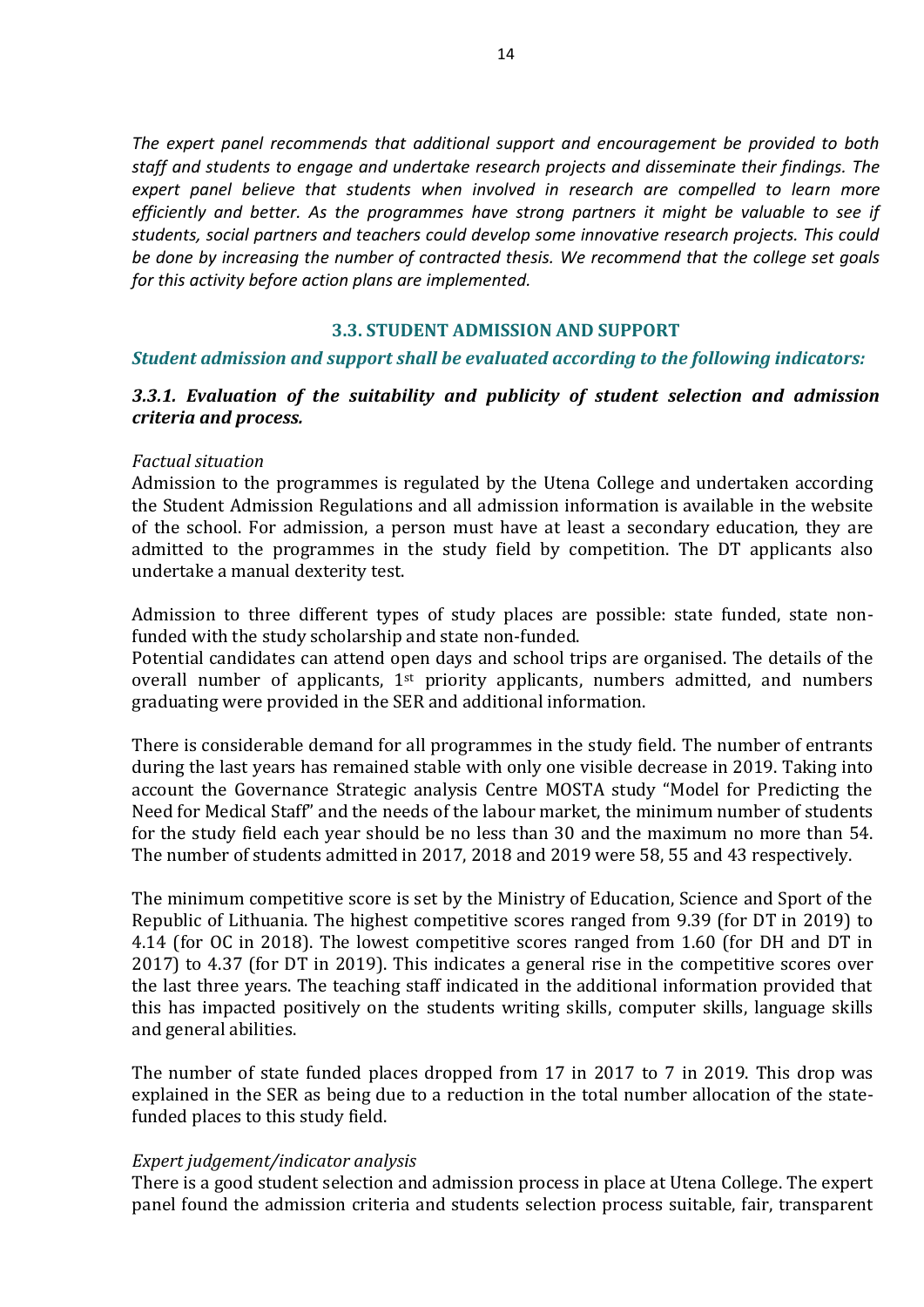and published with easy access for the public.

## *3.3.2. Evaluation of the procedure of recognition of foreign qualifications, partial studies and prior non-formal and informal learning and its application.*

#### *Factual situation*

Recognition of foreign qualifications is regulated by the Lisbon Convention on Recognition and this is described in detail in the SER and the Utena College Study Quality Management System Guide. The SER provided examples of the information taken into consideration for the recognition of foreign qualifications , they included personal learning outcomes, achieved at Lithuanian or foreign states' HEIs, acknowledgement principles and the procedure of their official registration, the study certificates' as well as module (subject) descriptors. The school also provides guidelines in relation to the possibility of transferring to programmes after the first year of studies for students wishing to change programmes. Examples of such transfers between programmes include the graduates of Odontological Care Study Programme wishing to acquire Dental Hygienist's Qualification and graduates from Dental Hygiene Study Programme aiming at the Dental Assistant's Qualification.

#### *Expert judgement/indicator analysis*

The procedures for recognition of foreign qualifications, partial studies and prior non-formal and informal learning and its application are clear and meet all the necessary regulations.

#### *3.3.3. Evaluation of conditions for ensuring academic mobility of students.*

#### *Factual situation*

International cooperation and students' mobility are priority areas for Utena College. Such cooperation provides students with the possibility to acquire new academic experience and general competencies. Also, students have the right to take advantage of the opportunities offered by the Erasmus+ programme. The duration of study mobility is between 3 and 12 months and internship last between 2-12 months. Utena College in *SP DCSF* has 10 cooperation agreements with Erasmus+ programme partner institutions. Information on mobility opportunities is provided by the International Relations Department during meetings, annual international Erasmus+ week and is visible on the website or in the MOODLE environment or on the school Facebook account.

According to the data provided, during the last three years there were two incoming students from abroad for the *SP DCSF DT* study programme (from Portugal in 2019). There were 27 outgoing students from *SP DCSF* programme which constitutes 33 percent from all outgoing first-cycle students. The largest number of these were in the period 2018 – 2019 when 14 students from the study field (7.6% of the outgoing first-cycle students in Utena) travelled to Latvia, the UK, Norway, Sweden and German. The greatest activity during this period was evident among the *Dental Hygiene Study Programme* students.

The numbers of students who left for part-time (at least 15 credits) field studies or practice during their studies was not provided in the SER, nor did this issue arise during the meetings. However, the SER did report that during the last 3 years, all the students returning from partial studies, had all their learning outcomes acknowledged.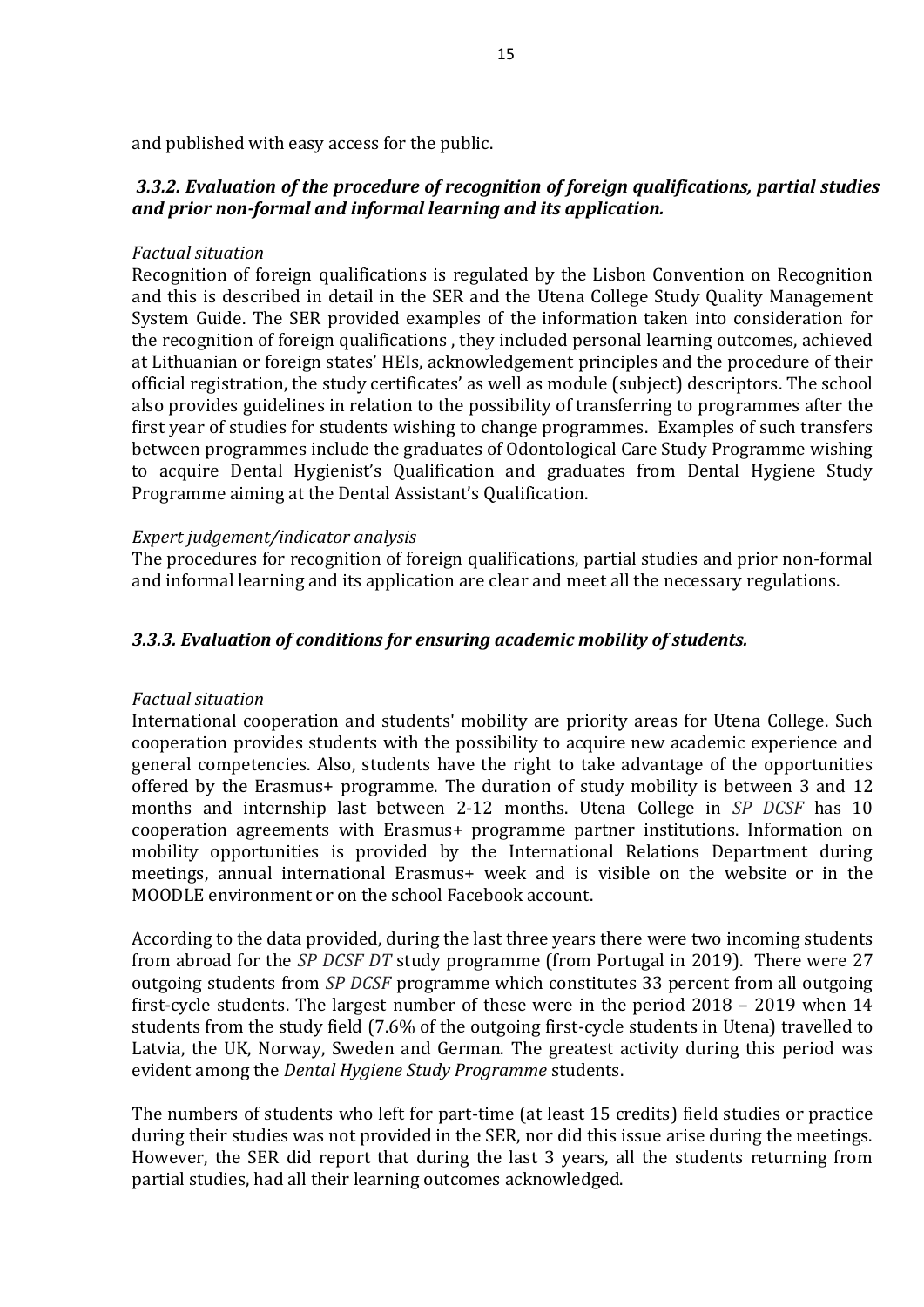### *Expert judgement/indicator analysis*

The students are provided with amply opportunities for mobility during their studies, however many do not avail of these opportunities. Continued efforts should be made to enhance the mobility of incoming students. Setting targets for the numbers of exchanges the programmes within the study field in the future may support this.

It may be valuable for the study field to utilise information gathered from student surveys in relation to the barriers for them seeking an exchange to increasing the numbers. It may also be worthwhile to survey the foreign partners students as to why they do not apply for an exchange to Utena College and identify a package of information that should be offered to the foreign partner programmes students in order to attract them.

## *3.3.4. Assessment of the suitability, adequacy and effectiveness of the academic, financial, social, psychological and personal support provided to the students of the field.*

## *Factual situation*

Academic support is provided to the students by the teaching staff, administration, members of study programme committees, the faculty practice supervisor, Career and Communication Department, Study Department, International Relations Department, Project Management Department, the library, etc. The programme details including descriptions of the subject content, study purpose, intended learning outcomes and assessment methods are provided in written and in the virtual learning environment. In MOODLE students can also find compendia, practical tasks, self-control tests, assessment schedules of the subject and also guidelines for preparation for the independent written assignments and the final thesis.

The students get advice regarding the alternative and freely chosen subjects, acknowledgement of subjects and competences. The person responsible for the supervision of external practice consults the students, mediates the search of places for practice and communicates with the persons responsible for the practice in the external institutions. The *Clinic Teaching Diary* is used for practice organisation and content.

The Department of International Relations advise the students on the opportunities to participate in the ERASMUS+ exchange programme and helps in the preparation of relevant documents.

The Career and Communication Department supports students with career planning and management.

The SER states that students have access to financial support for their studies. Students get scholarships for partial studies during mobility programmes. Students are awarded the scholarships on a competitive basis based on their study results and the process is regulated by Utena UAS Scholarship Allocation Regulations.

Discount on the study price is possible for students paying for their own studies. Social scholarships are also possible, and they are available to students, according to the criteria set by the Government of the Republic of Lithuania. Social scholarships are awarded and administered by the State Studies Foundation. Financial support of foreigners of Lithuanian origin wishing to study is available in the form of a scholarship which is regulated by the *Description of Procedure for Administration of Support to Foreigners of Lithuanian Origin.*  However, this is rare and during 2018/2019 only two such persons were admitted. Students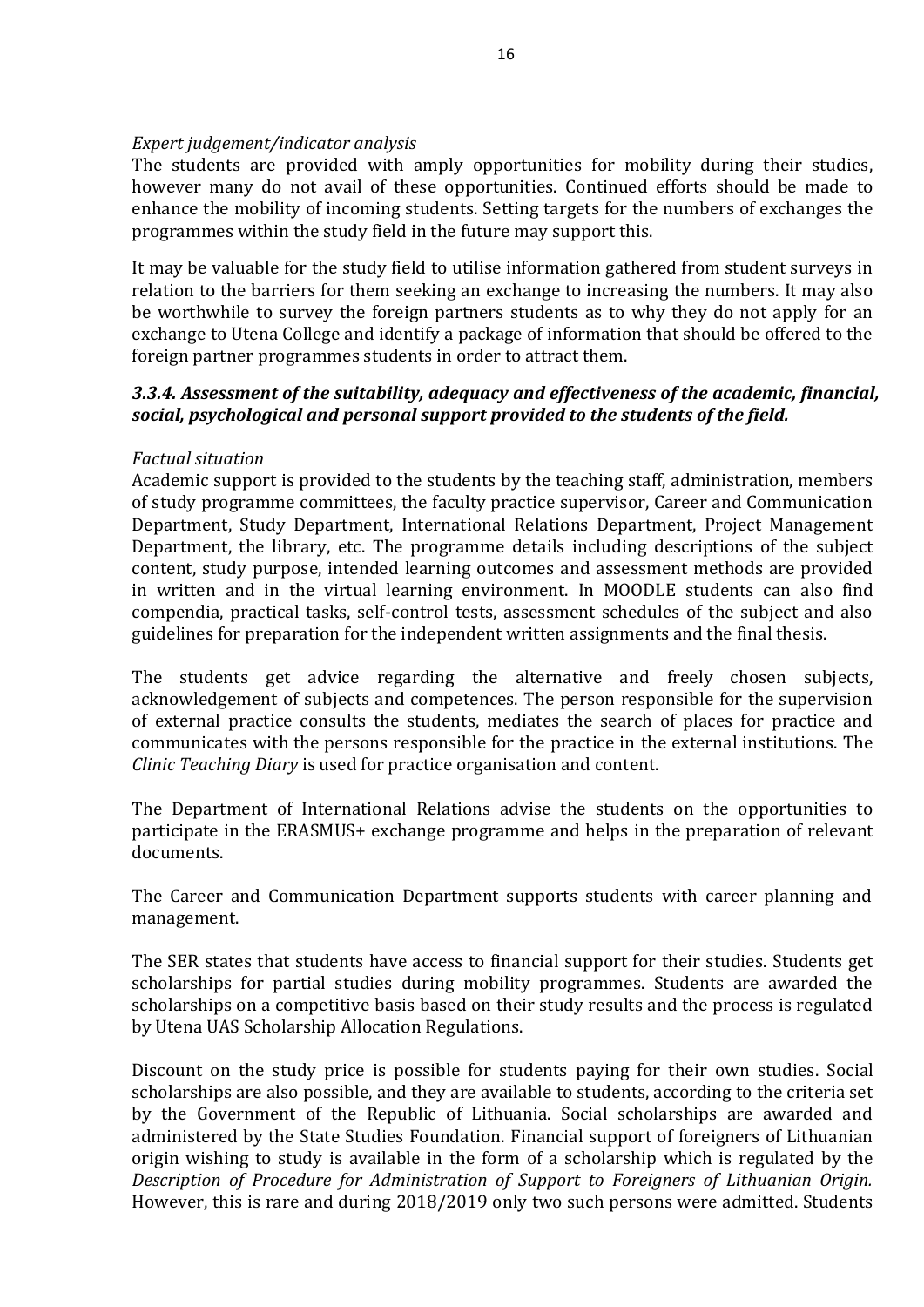also can receive one-time scholarships if encountering financial difficulties, death of relatives, illness, for active scientific, cultural or sport activities. Some nominal scholarships have been established for students' achievements in learning, active artistic and social activities.

Psychological support is also provided for the students. Counselling to assist the students to better understand themselves, their own behaviour and to help solve personal difficulties is provided by an independent external psychologist to ensure confidentiality.

Utena College provides accommodation services for students and have 3 student houses. The internal procedure to get accommodation in the houses is regulated by Utena College Student Home Regulations.

SP DCSF students are active members of the Student Representation which deals with issues, related to students' rights and responsibilities, social needs.

Over the period of 2017 to 2019 the following financial supports were provided to the study field: Incentives (122), One-time scholarships (27), Social scholarships (19) and "Translinija" UAB, nominal scholarship (1). They were spread fairly evenly across the three programmes.

#### *Expert judgement/indicator analysis*

A wide range of supports (academic, financial, social, psychological and personal) are in place to support the students during their studies. The students indicated during the meetings that they feel well supported.

### *3.3.5. Evaluation of the sufficiency of study information and student counselling.*

#### *Factual situation*

Each academic group has a tutor which is assigned at the beginning of the academic year. The tutors are in constant contact with their academic group of students supporting their adaptation to their changed environment. The students are provided with information about their studies including the organizational structure, students' rights and responsibilities, the *Utena College Code of Academic Ethics*, the study programme. Utena College uses an academic information system, the Students' Academic Database (SADB), where students can find their subjects, assessments, other required information.

Teachers advise students on the preparation of independent assignments, course papers and final theses during scheduled consultations which are included in the subject hours of study programme. The consultation schedule is presented in MOODLE environment.

#### *Expert judgement/indicator analysis*

The study field has suitable, adequate and effective support of study information and student counselling.

#### *Recommendations for this evaluation area:*

<span id="page-16-0"></span>*No specific recommendations for this evaluation area.*

## **3.4. STUDYING, STUDENT PERFORMANCE AND GRADUATE EMPLOYMENT**

*Studying, student performance and graduate employment shall be evaluated according to the following indicators:*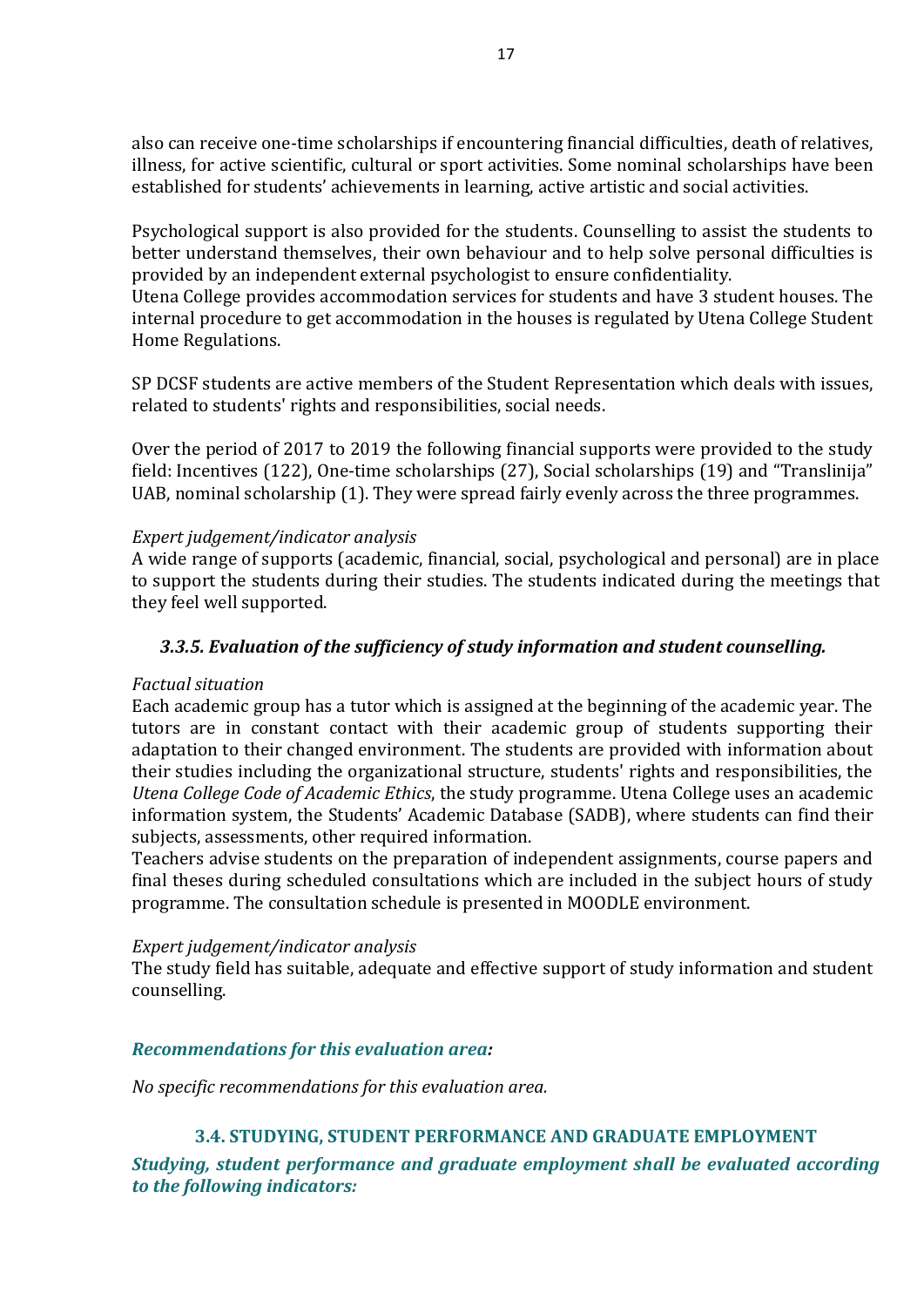## *3.4.1. Evaluation of the teaching and learning process that enables to take into account the needs of the students and enable them to achieve the intended learning outcomes.*

### *Factual situation*

The teaching process is organized in a way that allows the students to achieve the learning outcomes that are necessary to successfully complete the programs. Learning is organized in two ways: practical and theoretical, practical skills training has mandatory attendance and the theoretical parts can be adjusted to suit the personal needs of the student as self – study. The College uses mixed way of teaching that includes traditional classes held in College with the possibility to study in the virtual environment using video recordings and learning material supplements that are accessible on the Moodle platform. A great emphasizes is placed on practical skills development. A ten-point scale is used for students' assessment. At the beginning of each subject students are introduced to the description of the subject and the ways of assessment.

Students who have obtained a professional bachelor's degree may continue their studies in Lithuanian and foreign HEIs according to the university first and second cycle study programmes in DCSF or in other study fields such as nursing, public health, and social sciences. Each university reserves the right to decide on the conditions under which college graduates are admitted.

#### *Expert judgement/indicator analysis*

The processes to evaluate the needs of the students are sufficient to enable them to achieve the intended learning outcomes. During the meeting with the students they indicated some confusion regarding the processes to continue their studies. The expert panel feel it would be beneficial to provide additional pointers to the students in this respect.

## *3.4.2. Evaluation of conditions ensuring access to study for socially vulnerable groups and students with special needs.*

#### *Factual situation*

Study field programmes are organized in such a way that allows adapting them to the students' individual needs, which is necessary in the case of having student with special needs. One case of a student with special needs has been reported in SER (4.2.1, p. 26), which was in the DT study program.

If students have difficulty accessing the facilities of the College, a distance learning option is offered, followed by individual study and assessment schedules. In addition, students have an opportunity to use psychological counselling services. Lastly, students with special needs are eligible to receive financial aids provided by Utena College*.* 

Students with disabilities can be provided with individual study and assessment schedules adapted to individual needs as required, indicating tailored dates for examinations, project work, practice defence or the deadline for assessments, this is regulated by Utena UAS Study Regulations. Financial support is regulated by the Procedure for Providing Financial Assistance Measures to Disabled People, Studying at Utena UAS37. Students belonging to other socially vulnerable groups may be supported by a social scholarship. Information regarding the study opportunities and supports are available on Utena UAS website.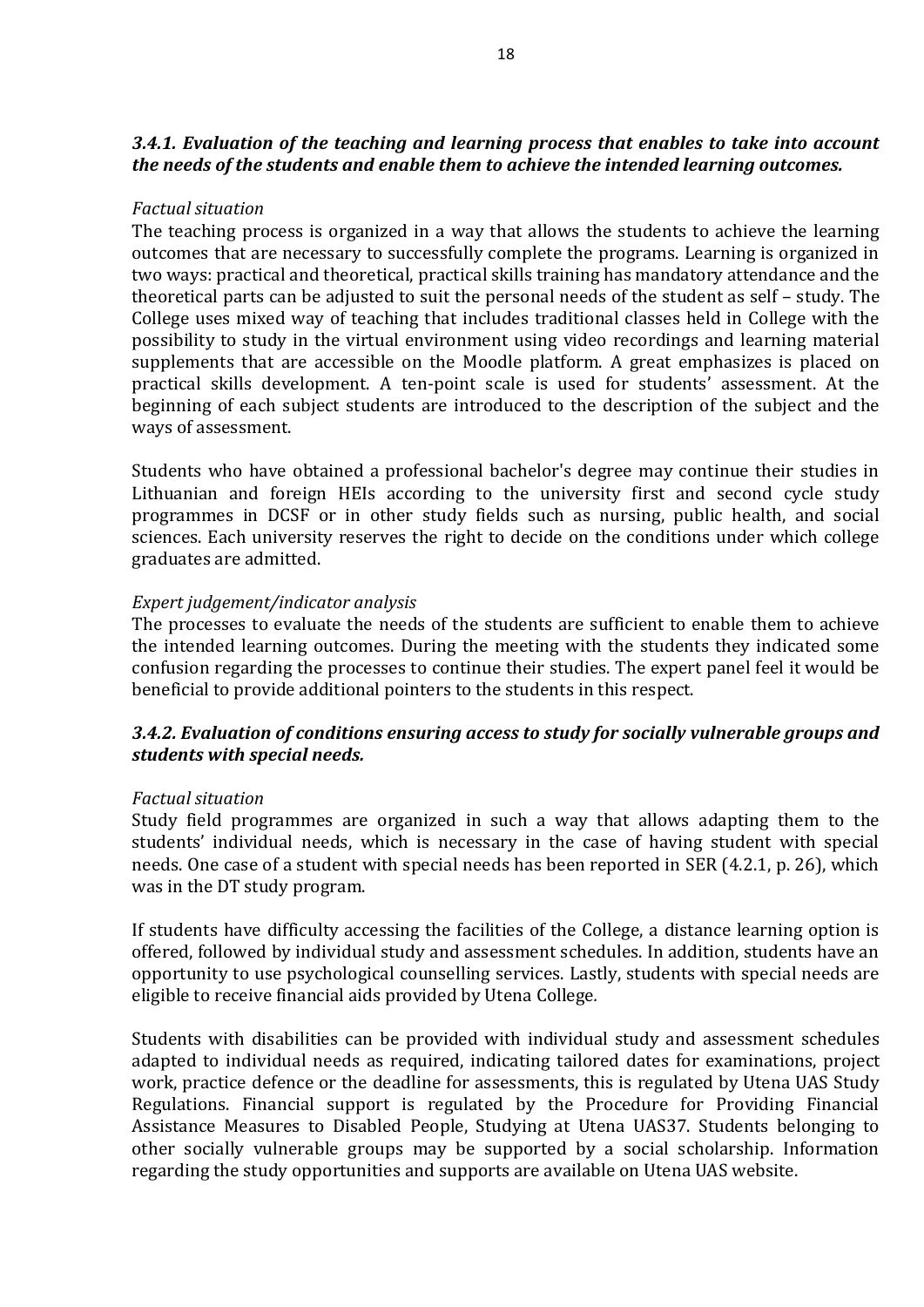#### *Expert judgement/indicator analysis*

Socially vulnerable groups and students with special needs are provided for by the College. These provisions are regulated, and details are available on the Utena College website.

## *3.4.3. Evaluation of the systematic nature of the monitoring of student study progress and feedback to students to promote self-assessment and subsequent planning of study progress.*

### *Factual situation*

The monitoring of students' study progress is attended twice a year, at the end of the autumn and spring semester. The meetings are held in the study program departments, Dean office and Faculty Council meetings to address the study improvement and problems of underachievement. Students can track their study performance progress on the Students' Academic Database. If needed, additional consultations with teachers are held and conditions to liquidate academic debts are given to the students.

#### *Expert judgement/indicator analysis*

The students' progress is well monitored. Although they are given the opportunity to provide feedback, few students use the opportunity.

## *3.4.4. Evaluation of the feedback provided to students in the course of the studies to promote self-assessment and subsequent planning of study progress.*

#### *Factual situation*

Feedback is delivered to the students in various forms, e.g. discussions between students and teachers, surveys, questionnaires, interviews. These types of feedback help the students develop skills helping them to monitor their own academic progress.

#### *Expert judgement/indicator analysis*

The students indicate that they receive timely and helpful feedback from their teachers. However, it is important to maintain a record of the feedback provided to the students during discussions with their teachers. The expert panel feel that generally the response rate to student surveys is poor. This will be discussed in more detail under 3.7.2.

The expert panel feel that if student self-assessment and peer assessment was embedded in the study field the students would be given the chance to develop critical reviewing skills, manage their own learning and develop more independently. The students will become more able in giving constructive feedback and receiving and acting on feedback received. This practice would contribute to a range of important graduate competences.

## *3.4.5. Evaluation of employability of graduates and graduate career tracking in the study field.*

## *Factual situation*

Data about graduate employment comes from Lithuanian Higher Education Information System (KVIS), Government Strategic Analysis Centre (STRATA), Employment Services and the surveys received from the students. The rate of student employment observed is sufficiently high. According to Career and Communication Centre, 71-88 % of the graduates receive job offers. However, this varies between programmes and was as low as 60% for DH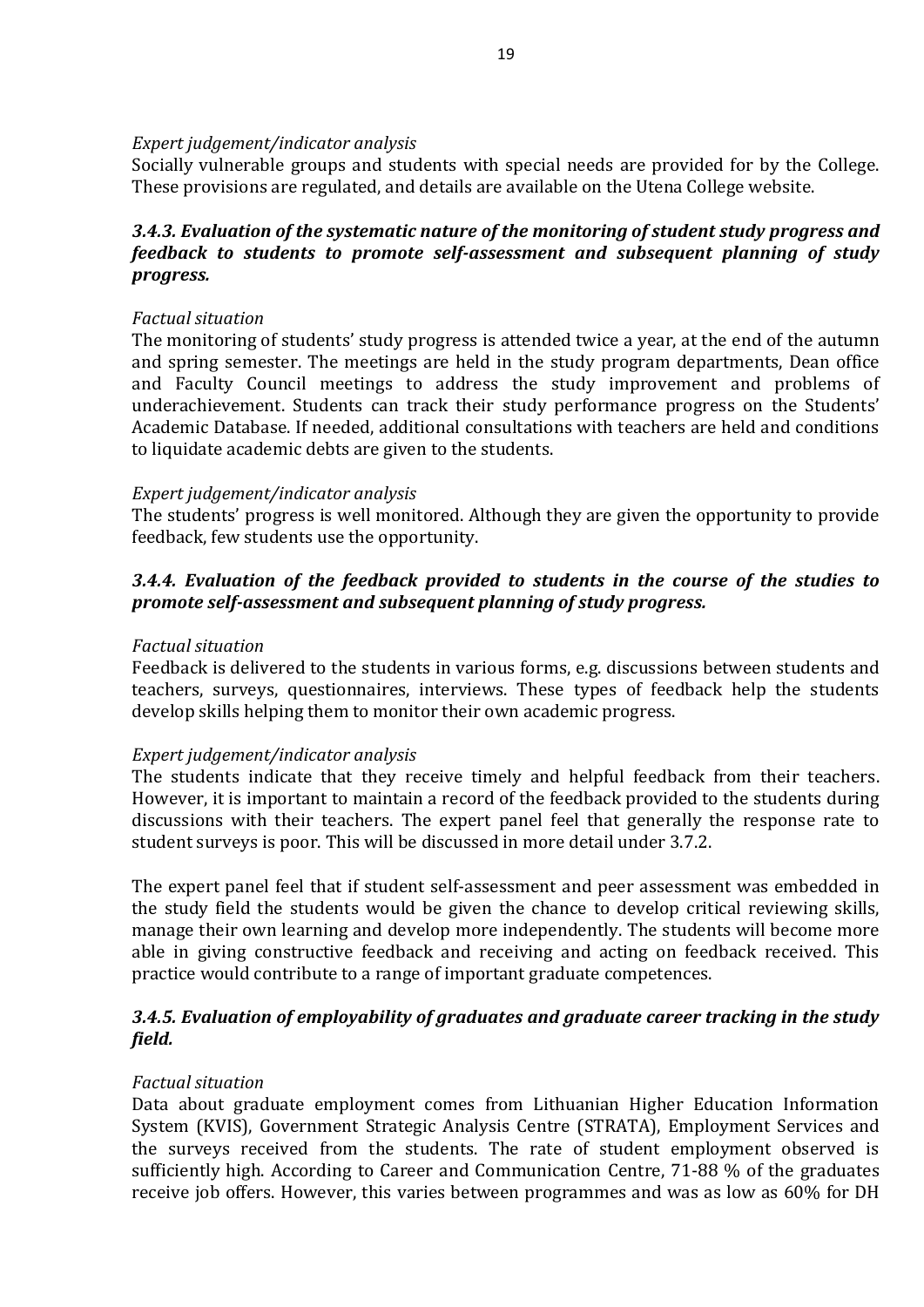in 2019. It is a common practice that employment is offered by the institutions where the students conduct their final practice. According to the data collected, the majority of the dental hygienist, dental assistant and dental technician graduates are working according their profession. All the data regarding the graduate employment is made public on the College website.

#### *Expert judgement/indicator analysis*

Employment rates are well monitored but have seen some fluctuations over the last three years.

## *3.4.6. Evaluation of the implementation of policies to ensure academic integrity, tolerance and non-discrimination.*

#### *Factual situation*

In order to assure academic integrity, tolerance and non – discrimination several principals are implemented at the Utena College: Utena College Code of Academic Ethics; Student Internal Order Regulations; Provisions of Academic Ethics Committee Activity; Utena College Policy of Equal Opportunities (p. 29). Utena College has established an Academic Ethics Committee that reviews requests regarding violations of academic ethics, which are later assessed. No breaches of academic integrity, intolerance or non – discrimination has been reported during the time of the analysis.

#### *Expert judgement/indicator analysis*

Policies to ensure academic integrity, tolerance and non-discrimination are in place.

## *3.4.7. Evaluation of the effectiveness of the application of procedures for the submission and examination of appeals and complaints regarding the study process within the field studies.*

#### *Factual situation*

Students can make an appeal regarding violations or disputes of assessment. The appeal can be submitted no later than 2 working days after the assessment/examination. In case of disagreement with learning outcome crediting the appeals can be made in 10-day period and are submit to Utena College Director. During the period under analysis no appeals or complaint have been reported.

#### *Expert judgement/indicator analysis*

Procedures for the submission and examination of appeals and complaint are in place and accessible to the students.

#### *Recommendations for this evaluation area:*

*The expert panel recommends that the employment figures continue to be monitored to ensure that the percentage of graduates gaining employment within their profession remains high and steps be taken to understand and counteract any drop in demand.*

## **3.5. TEACHING STAFF**

<span id="page-19-0"></span>*Study field teaching shall be evaluated in accordance with the following indicators:*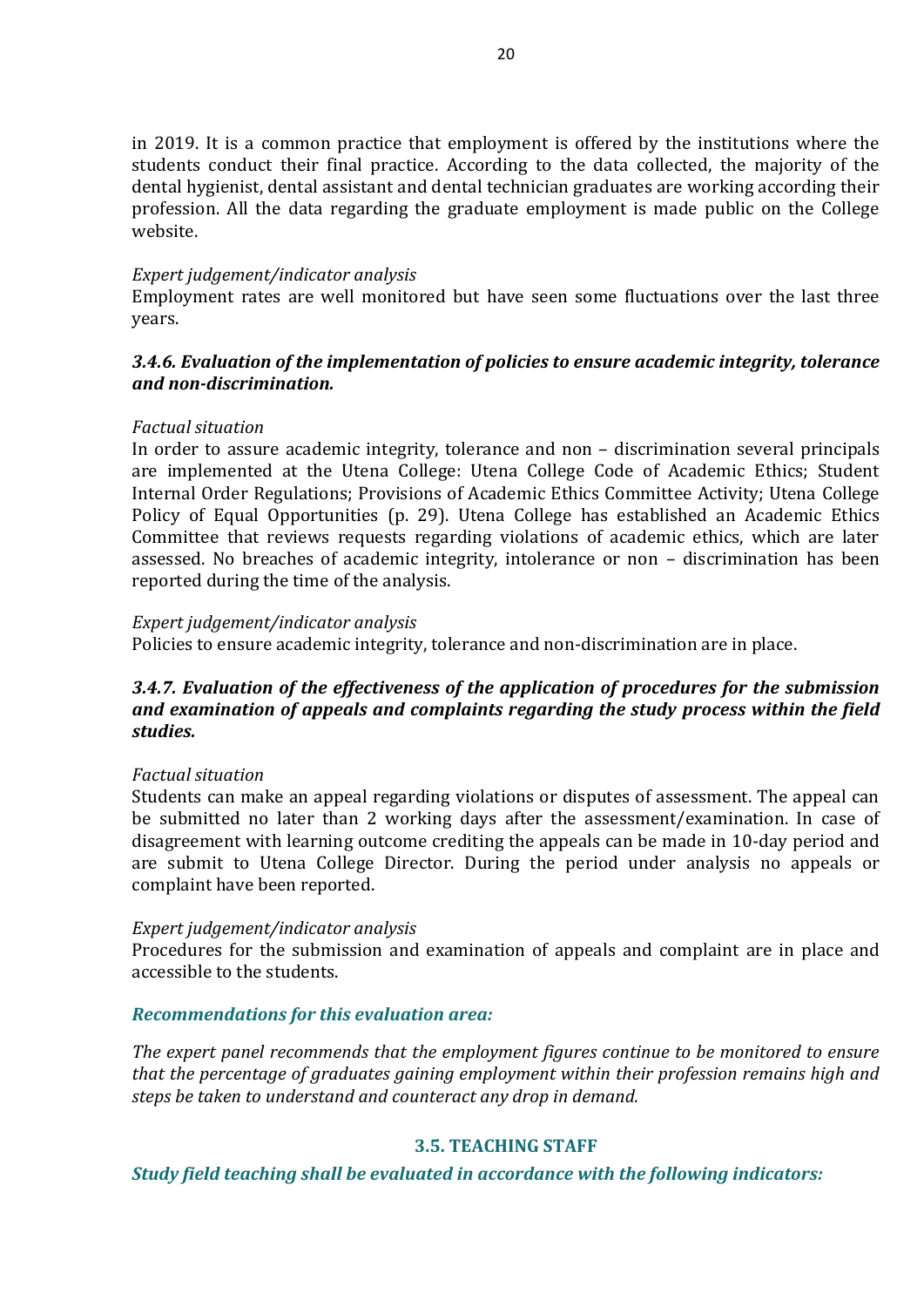## *3.5.1. Evaluation of the adequacy of the number, qualification and competence (scientific, didactic, professional) of teaching staff within a field study programme(s) at the HEI in order to achieve the learning outcomes.*

#### *Factual situation*

In the study programmes of Dental Care Study Field there are 151 students and 23 teachers of whom 18 are full-time and 5 are part-time. The teaching staff have been stable during the last 3 years which helps with consistent implementation of the study programme. Five teachers are qualified dental technicians (all full-time), four are qualified dental hygienists (3 of them full-time), two are qualified dental assistants (1 of them full-time) and three are qualified dentists (2 – full-time). The ratio of student and teacher 1/7.

Between 37% and 60%, depending on the programme, of the study field subjects were taught by teachers who were specialists in odontology and dental care (dental hygienists, dental technicians, dental assistants or dentists).

There is a legal requirement for teachers to have at least a Master's or equivalent degree. Teachers who are from the professional field are accepted with a professional Bachelor's degree. Utena College supports the education of young teachers, providing some financial support and time to gain Bachelor and/or Master's degrees. The SER detailed that one DH teacher had availed on this opportunity during this evaluation period.

Researchers, according to the legal regulations must teach not less than 10% of all the subjects of the study field. In *SP DCSF* four teachers with a PhD degree are involved in teaching.

Teachers teaching their specific subject and practical classes must have at least 3 years of practical experience.

Training internships and lectures in foreign partner institutions under the Erasmus+ mobility programme contribute to the professional development of teachers. The education of young teachers is ensured by creating opportunities for further study and professional practice. This, as well as the Strategic Plan of Utenos College , should cater for the dynamics of teaching staff turnover in the field.

There are currently no plans to deliver the *SP DCSF* programmes in a foreign language. The Strategic Plan also includes plans to provide incentive measures to improve the level of teachers' foreign language proficiency. During the period from 2017 to June 2020, seven teachers in the study field undertook education in a foreign language.

#### *Expert judgement/indicator analysis*

The ratio and qualifications of the teaching staff is adequate. The percentage of teachers who are specialists in the study field subjects could be improved. Support is available to teachers to undertake further studies. The College has a strategic plan for improving the qualification of teachers.

## *3.5.2./Evaluation of conditions for ensuring teaching staffs' academic mobility (not applicable to studies carried out by HEIs operating under the conditions of exile).*

## *Factual situation*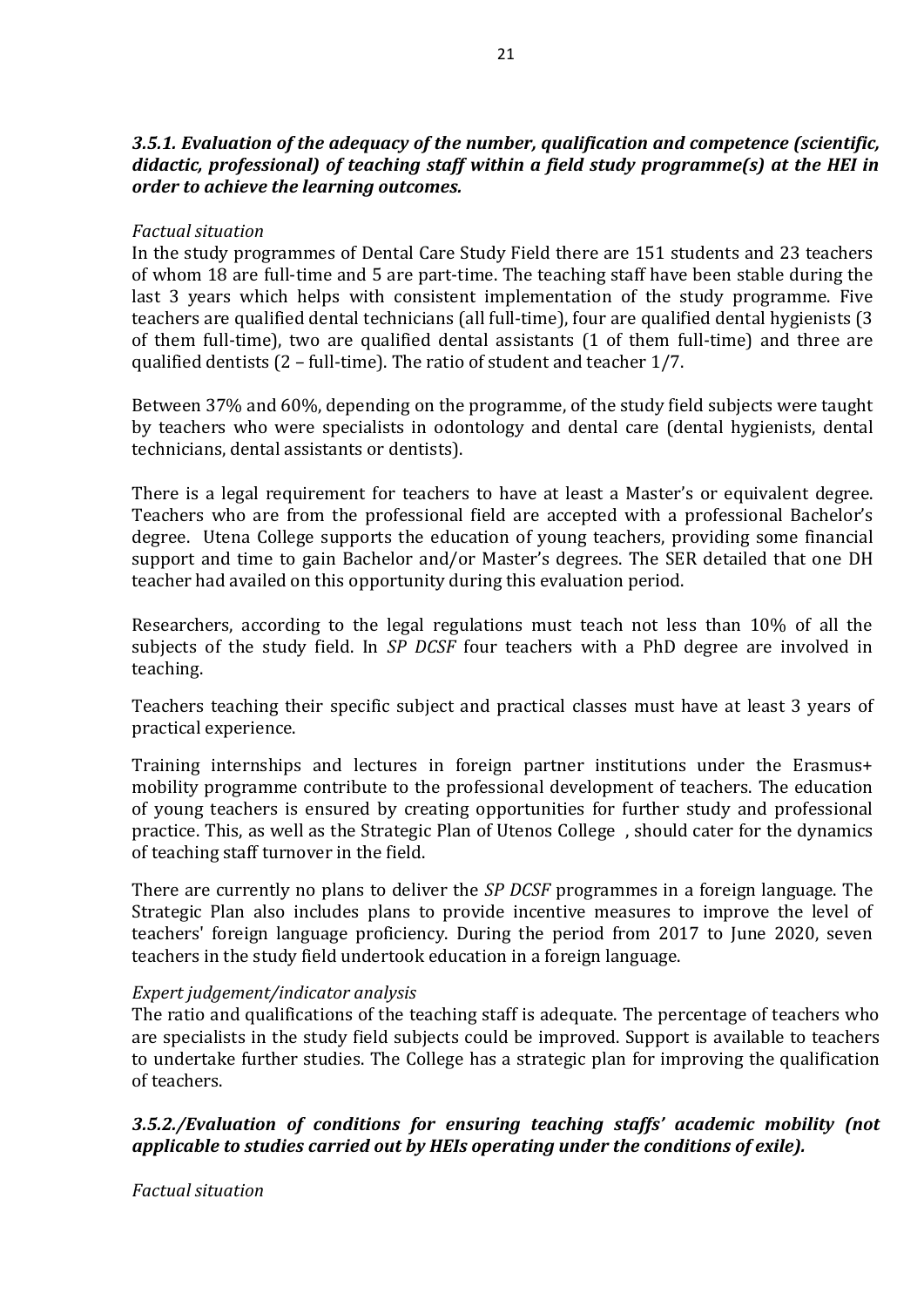The Department of International Relations works hard to promote internationalisation and raise awareness of Utena College in Europe. The SER states that International cooperation is one of the best developed areas of Utena College, which includes promoting bilateral and multilateral institutional cooperation. However, no specific details were provided in relation to the agreements that relate to this study field.

Applications from teachers for Erasmus+ visits are evaluated by a commission, which makes the selection of applicants. Eighteen teachers from the SP DCSF programmes visited Latvia, Bulgaria, Portugal, Czech Republic, Ukraine, Turkey in the last three years. During the same period a total of six teachers from Izmir Kavram College of Higher Education (Turkey), Jordan University of Science and Technology (Jordan), Riga 1st Medical College (Latvia), University of Lisbon (Portugal) visited the SP DCSF programmes.

#### *Expert judgement/indicator analysis*

Teachers from the SP DCSF programmes have availed of the opportunities that are provided for them for academic mobility.

## *3.5.3. Evaluation of the conditions to improve the competences of the teaching staff.*

#### *Factual situation*

Utena College has a Strategic Activity Plan which indicates the priorities, measures and appropriations for the improvement of the qualification of teachers. These include strengthening the composition of teachers and subject, scientific, practical competences, the foreign languages proficiency of teachers, motivation of teachers to enter PhD studies.

Utena College supports teaching staff to participate in professional development courses, seminars, conferences, projects, events organized by professional associations, for research activity and to undertake scientific and practical internships. Every 5 years teachers may take a year off, with pay, for research.

The SER details the nature of the education undertaken by the SP DCSF programme teachers (table 12, P36). The focus was on subject and pedagogical competences. Internships, foreign language proficiency and PhD studies were undertaken by a small number of teachers.

A flexible work schedule is offered to teachers undertaking professional development, and financial support may be provided.

#### *Expert judgement/indicator analysis*

Opportunities to improve the competencies of the teaching staff are available. Staff should be encouraged to undertake the full range of competencies prioritised by the strategic plan. Monitoring and assessments that identify any gaps or needs and a system that sets clear goals and documents their achievements would support this.

#### *Recommendations for this evaluation area:*

No specific recommendations for this evaluation area.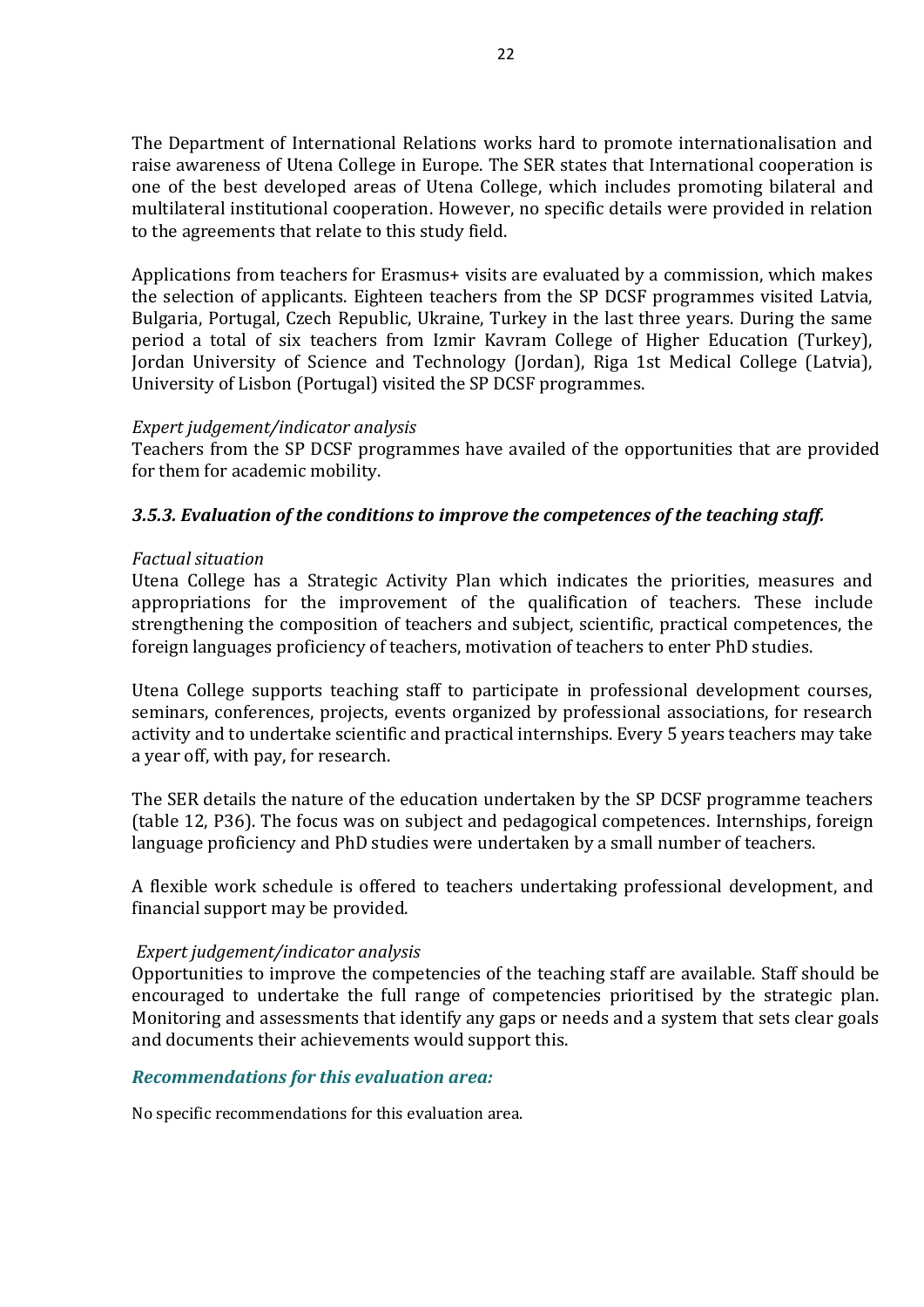#### **3.6. LEARNING FACILITIES AND RESOURCES**

<span id="page-22-0"></span>*Study field learning facilities and resources should be evaluated according to the following criteria:*

### *3.6.1. Evaluation of the suitability and adequacy of the physical, informational and financial resources of the field studies to ensure an effective learning process.*

#### *Factual situation*

The learning facilities and resources are important to ensure the quality of the study programmes of Dental Care study field. Theoretical training takes place in auditoria, classrooms and specialized classrooms. All classrooms are equipped with stationary, multimedia projectors or widescreen TVs, computers and software and accelerated Internet connections.

Facilities to cater for the needs of people with disabilities including ramps, wheelchair accessible elevators, WCs for people with disabilities, specially adapted equipment for people with visual, hearing and or mobility impairments, are available throughout the College.

Practical classes for training of techniques for performing dental care procedures or manufacturing dental prostheses are held in the Training Centre for Dental Care Professionals. *SP DCSF* students also have classes at the Nursing Simulation Centre of Utena College.

Students also undertake practical training with social partners in personal health care institutions. These institutions must meet the criteria of Utena College. The ratio of practice supervisor (mentor) and student is 1/ 2-4. Utena College has 79 bilateral agreements with social partners: 22 for the *DH* study programme; 30 for the *DT* study programme; 27 for the *OC* study programme. In 2019 Utena College organized training for practice mentors for *SP DCSF* practice supervision.

Internet access. Active Directory technology, free access to Utena College wireless Internet and to the EDUROM network provides the students with flexible access to the information they need either onsite or in their own homes.

The E-learning centre has 16 working places. The Distance Learning classroom has 13 workstations equipped with webcams, microphones and speakers, with dual computer screens. Students and teaching staff have the opportunity to participate in video conferences and make their presentations without going to the conference venue.

A budget of €74175.12 was allocated for the three-year period for SP DCSF programmes. The purchase of materials to develop the student's practical skills is the biggest cost.

Utena College fulfil the requirements for people with disabilities and their needs are taken into consideration for all facilities under reconstruction.

#### Expert judgement/indicator analysis

The physical The Computer Technology Room is equipped with 15 computerized workplaces with, informational and financial resources available for the field studies in Utena College are adequate for the current number of students and ensure an effective learning process to achieve the learning outcomes. The practical facilities have recently been updated and are well equipped. The physical resources available in the personal health care institutions where external practical training is undertaken meet criteria set by the College. The evaluation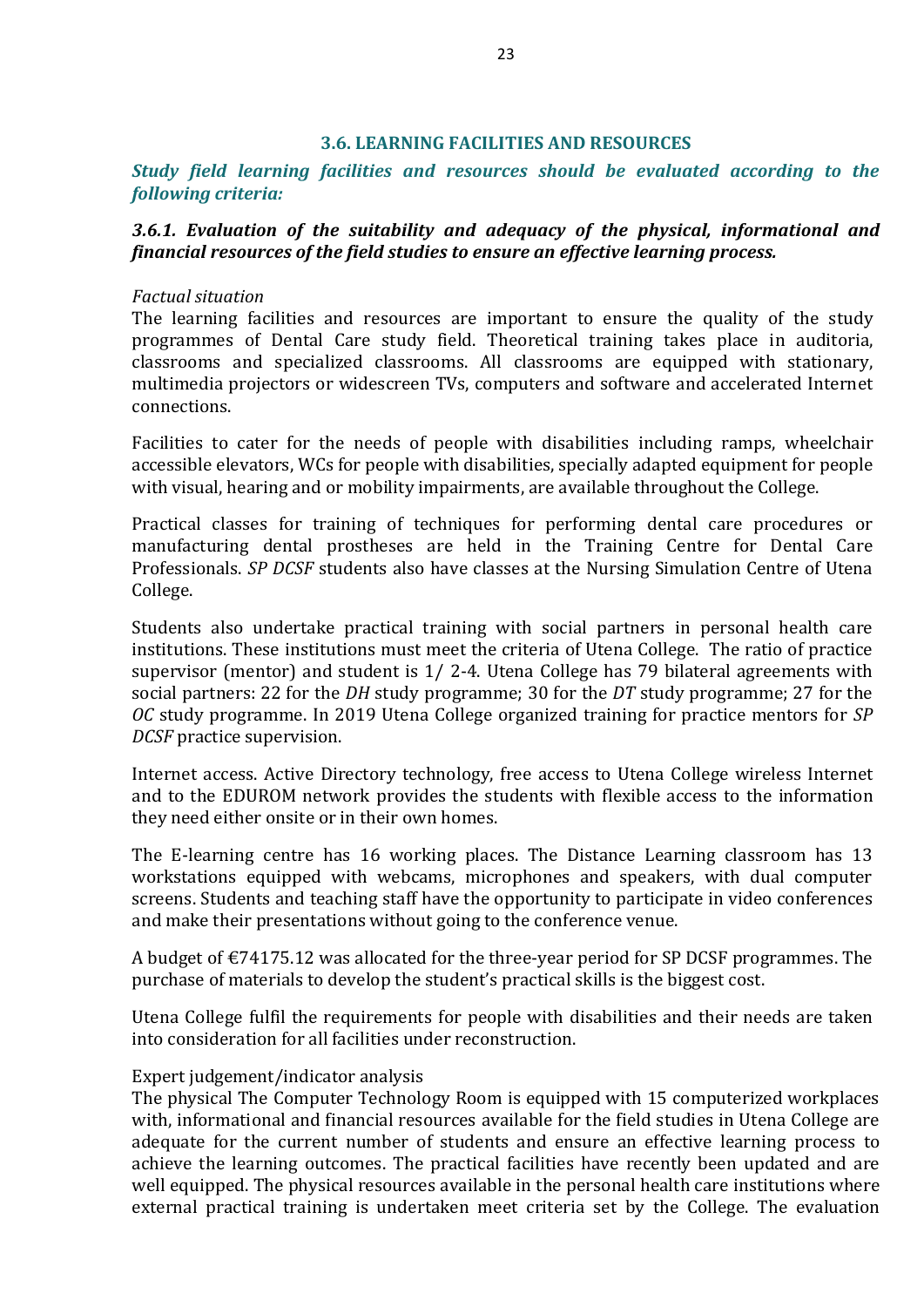criteria, intervals for assessment of the learning facilities and resources used for external training and the findings would be good to see in future SER reports. Further expansion of internal practical training facilities to allow a greater percent of the practical training to be undertaken internally would allow more consistent and calibrated training. This will help to ensure the number of patient experiences or categorization of patients according to difficulty level and oral health/disease status are equal among the students, with less reliance on the external practices, ensuring more consistency in developing the clinical practice procedures and fairer assessment and feedback for the students.

#### *3.6.2. Evaluation of the planning and upgrading of resources needed to carry out the field studies.*

#### *Factual situation*

The processes of planning and upgrading the resources needed to carry out the field studies is the responsibility of the Utena College Study Quality Management System and these were detailed in the SER.

Renovation of the library took place in 2019 to meet the needs of the students. Library readers can access a wide range of literature from the electronic library catalogue, virtual library and subscribed databases. The Utena College Strategic Activity Plan for 2019-2021 included the upgrade of information technology and software for the library, laboratories and classrooms, including increasing the range of resources available in the English language.  $€800,000$  has been allocated to Utena College for the planned transformations. The direct impact of this project on the studies of SP DCSF is that high-quality distance learning will be ensured, in line with international standards of distance learning.

#### *Expert judgement/indicator analysis*

The processes for planning and upgrading of resources for the SP DCSF programmes and the College in general are well managed within the Study Quality Management System. Further to the recommendations in relation to the Dental Radiography Module for the DH programme, some additional resources may be required.

#### *Recommendations for this evaluation area:*

<span id="page-23-0"></span>*No specific recommendations for this evaluation area.*

#### **3.7. STUDY QUALITY MANAGEMENT AND PUBLICITY**

*Study quality management and publicity shall be evaluated according to the following indicators:*

## *3.7.1. Evaluation of the effectiveness of the internal quality assurance system of the studies.*

#### *Factual situation*

The College Director is responsible for the overall quality of College activities and the Deputy Director for Studies and Science is responsible for the quality of studies. However, the functions and responsibilities for the quality management of the SP DCSF programmes are delegated to staff at all levels within the programmes ensuring compliance with current market needs, scientific achievements and upgrading. All information in relation to the quality assurance regulations are available to all staff on the College website.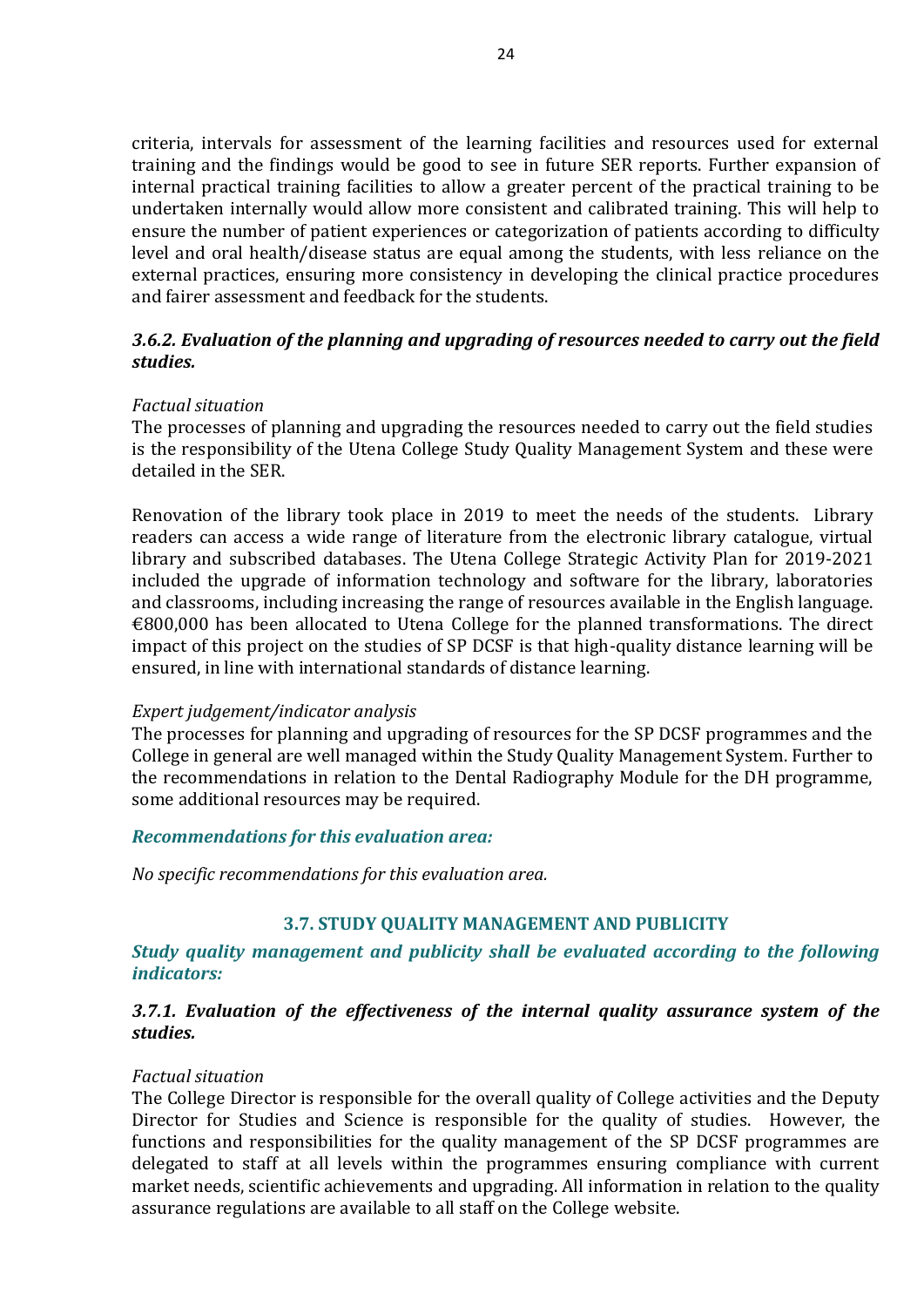The Faculty Practice Placement Supervisor is responsible for the quality of professional practices and their duties include on-site visits to the student placement settings and maintaining constant contact with the social partners. Students and social partners are also encouraged to be involved.

Management and improvement of the SP DCSF programmes are monitored by the Study Programme Committees which includes staff members actively involved in the delivery of the programmes. The teachers perform self-analysis of their activities yearly including selfassessment of the quality of teaching, scientific, methodological activities, etc.

Human and material resources allocated for effective management and improvement of the study programme includes a Study Programme Committee of at least 7 members of which 3 - 4 members are the teachers, at least 1-2 are social partners and at least one is a student representative. The Committee is granted an allowance for the management of the committee once an academic year.

The responsibilities of study field executors are defined in the following documents: Utena College Statute (2020), Utena College Quality Guide (2018), the Strategic Activity Plan of Utena UAS for 2014-2020, the Strategic Activity Plan of Utena UAS for 2019-2021, regulations for the activity of the above-mentioned self-government institutions (e.g., the Board, Academic Board), regulations for the activity of organizational units (departments, divisions of Utena College, centres, services), staff regulations, and other documents.

#### *Expert judgement/indicator analysis*

The internal quality assurance system for the study field is well developed, fair and inclusive. However, we see no clear signs of a systematic approach to evaluate the effectiveness of the chosen procedures and processes.

## *3.7.2. Evaluation of the effectiveness of the involvement of stakeholders (students and other stakeholders) in internal quality assurance.*

#### *Factual situation*

The SER, the additional information provided and gathered during the meetings with staff social partners and students provided details of the involvement of stakeholders in the quality assurance processes in existence for the study field. Stakeholders in Utena College include the students, teachers, and administration staff, outside the College they include the alumni, employers and parents of the students. The activity plans for quality assurance of the study field programmes are designed the College Study Quality Committee. Since 2018 surveys of students and social partners are undertaken annually. The summarized results of the surveys are published on Utena College website and disseminated within the College community.

Cooperation with the professional associations of dental care professionals, allows collaboration in relation to the preparation and content of the study field programmes. Employers and social partners are actively involved in the development of study field. They complete satisfaction surveys and the results are summarized providing information on the labour market situation needed to improve the study field. The 2018 survey of graduates led to changes to the study programmes including organization of the process, improved study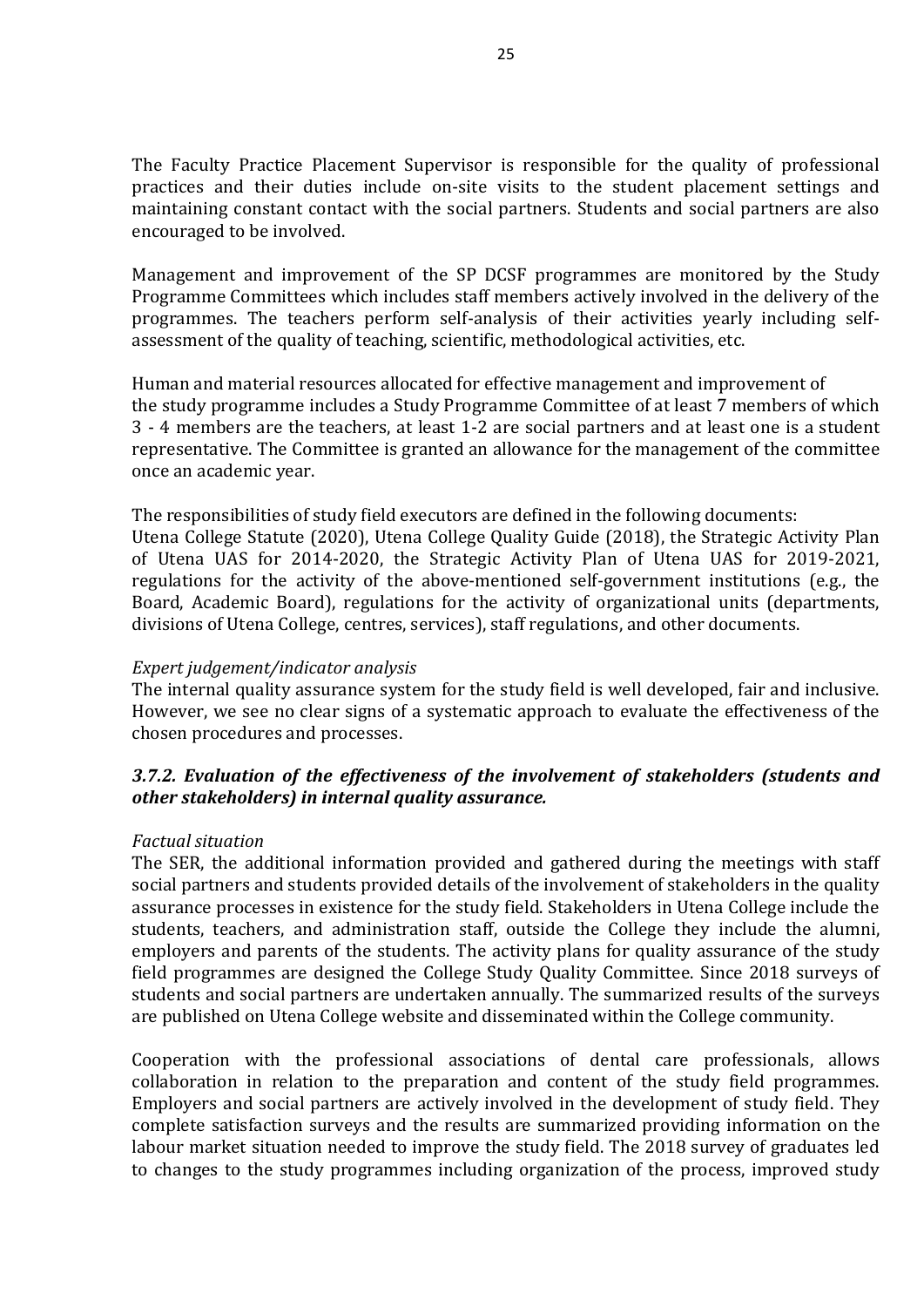infrastructure and the creation of more student lounge spaces, these changes were well received by the graduates and current students.

Students are represented on many of the College committees ensuring direct communication with them The results of the student surveys at the end of the semesters show the students' satisfaction with the organization of studies (schedules, workload, arrangement of assessments), teaching methods, relevance of teaching material, learning facilities and resources. However, only between 4% and 9% of the students completed the surveys in 2019.

The students report that the surveys are circulated by email, and that no reminders are issues to encourage them to complete them. They may be very busy with external clinical practices or study assignments and so although intending to compete the survey they tend to be forgotten and the deadline missed. They suggested that providing the surveys in person when they are in attendance at College for lectures might improve the completion rate.

The students reported that they felt able to approach their teachers with any concerns. The students' reflective diaries were also found to be helpful to the teachers to understand any issues the students were encountering during their studies.

#### *Expert judgement/indicator analysis*

Although good processes were in place to monitor the quality assurance of the study field, the participation rates of students in the process are poor. Further works needs to be done to improve this.

#### *3.7.3. Evaluation of the collection, use and publication of information on studies, their evaluation and improvement processes and outcomes.*

#### *Factual situation*

The Department of Studies is responsible for the information about students, their progress and result indicators. The Faculty administration keeps records of the study performance of students of individual study programmes. Information about study programmes and subjects taught (modules), admission requirements and data are collected by the Study Department and Departments. Depersonalized graduate employment rates and employers' survey results are compiled by the Career and Communication Department. Information on international mobility and international events at Utena UAS is collected by the departments and the Department of International Relations. Information on the tools for e-learning competence development (seminars, conferences, trainings, courses, etc.) is collected by the E-Learning Centre. Information on the projects being implemented and planned at Utena College nonformal education is collected by the Project Management Department. The Deputy Director for Studies and Science analyses and summarizes the results of the survey of custom research clients. The Study Quality Committee analyse the student surveys and make recommendations to the structural subdivisions. Actions have been taken based on the findings at the study field level, at the level of the Faculty of Medicine, at the library level and at the level of the Economic Service since 2018.

The College website is engaging and provides the staff and students with the results of any surveys undertaken and updates them on changes made as a result of these surveys. Updates about the study field student enrolment results, results of external expert evaluation,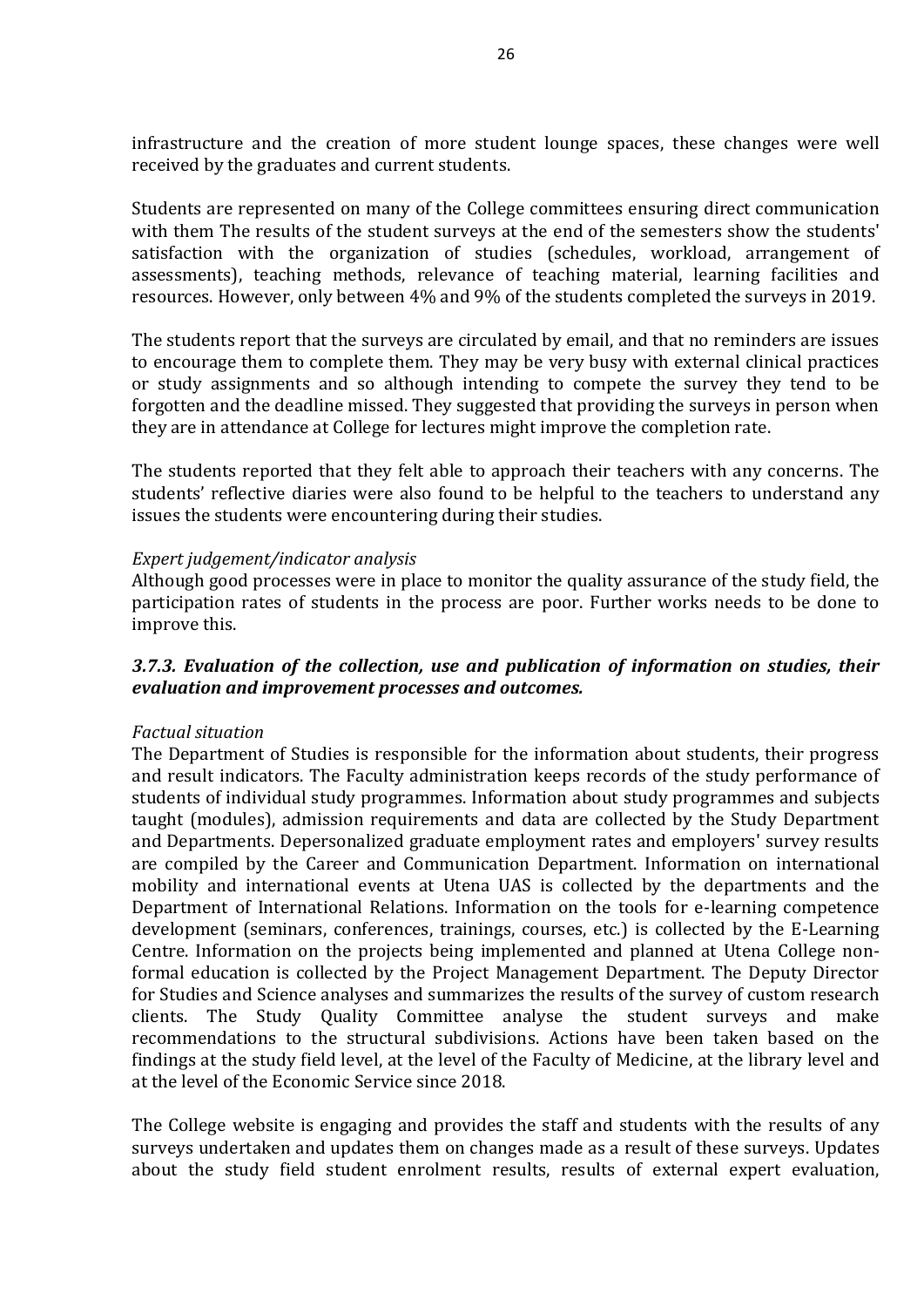improvement plans, etc., are publicly available on the Utena College website and also available on the AIKOS database.

#### *Expert judgement/indicator analysis*

The collection, use and publication of information based on the evaluation, improvement processes and the outcomes are readily available to staff, students and social partners.

## *3.7.4. Evaluation of the opinion of the field students (collected in the ways and by the means chosen by the SKVC or the HEI) about the quality of the studies at the HEI.*

#### *Factual situation*

Recent graduates and alumni of the College are asked for feedback on the quality of their studies. Sadly, the percentage of respondents was fairly low (5- 12%) in 2018, the specific results for the 2019 survey for the field of study were not presented in the report. The majority of those that completed the 2018 survey reported the elements of the programmes to be sufficient, good or very good.

A specific survey to assess the quality of the teachers in the opinion of the students was carried out in 2019, which included an evaluation of 13 teachers from SP DCSF programmes. However, the reported findings did not relate specifically to the SP DCSF Programmes.

The graduates that participated in this Evaluation process seemed interested and happy to provide feedback and understand the value of their opinions.

#### *Expert judgement/indicator analysis*

The opinion of the recent graduates from the study field demonstrated overall contentment with the quality of their studies at Utena College. However, the number of graduates who completed the surveys was low.

#### *Recommendations for this evaluation area:*

*The expert panel recommends increased efforts to improve the response rates of both the current students and the graduates to more successfully evaluate the study quality management and publicity of the programmes. This should preferable be in a way that allows the students to utilize this competence in their professional life e.g. it could be a learning outcome on quality assurance and development in relation to patient treatment.*

*The expert panel suggest that the SP DCSF programmes consider utilising the SKVC questionnaire as this could ensure the fulfilment of the requirements of the HEI, furthermore, it would also allow benchmarking with other similar programmes in Lithuanian that might also use this tool.*

*We recommend that Quality Assurance system is reconsider continuously to revalue the process.*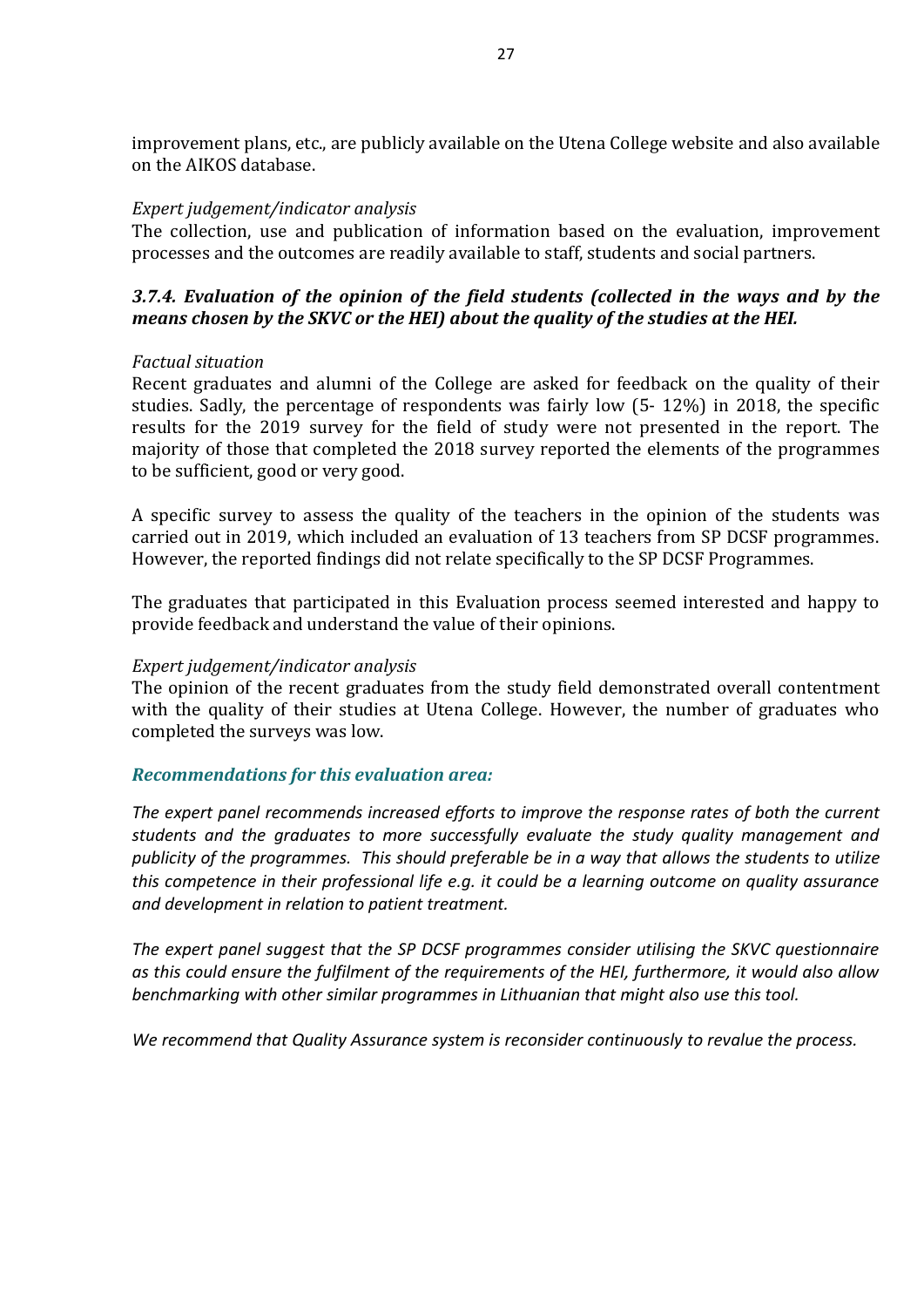## **IV. RECOMMENDATIONS**

<span id="page-27-0"></span>The following general recommendations are intended to direct the Dental Care Programmes (SP DCSF) in Utena College to some areas that require greater attention in its commitment to continuous improvement of the study field.

- *1. To promote more interprofessional education among the different programmes of the Faculty of Medicine/ Health Science and Social Science Group in Utena College.*
- 2. To increase the opportunities for students to work with patients at the Utena Training Centre for *Dental Care Professionals.*
- *3. To focus on the development of wider skills such as communication and entrepreneurship, public health, general and oral epidemiology, biostatistics, health promotion and behaviour change, which would help the student's to be more prepare for their role as primary health care providers.*
- *4. To consider advocating for the addition of the competency of taking/ exposure of dental radiographs into the scope of practice for dental hygienists in Lithuania. This is indicated in the "Common European Curriculum for Dental Hygiene" (EDHF, 2020) in Domain III: Patient-Centred Care, as a recommended learning outcome for dental hygiene programmes.*
- *5. To further promote active involvement of students in research activities from the beginning of their programme.*
- *6. To strengthen research collaboration with international partners.*
- *7. To increase student mobility to and from foreign study field programmes.*
- *8. To further embed student self-assessment and peer assessment in the study field to develop their critical reviewing skills, manage their own learning and develop more independently.*
- *9. To improve the quality and follow-up of employment monitoring of graduates.*
- *10. To continue to improve and foster the scientific qualifications and professional development of the teachers.*
- *11. To foster greater academic mobility of teachers.*
- *12. To promote calibration of practice-mentors along with the use of the standard protocol for professional internships, ensuring clinical practice procedures, assessment and feedback are fair and consistent between practice place sites.*
- *13. To give more attention to developing the different methods used in the internal quality assurance system and how the efficacy and effectiveness of the system contributes to the development of the studies.*
- *14. To further develop the student's involvement in the quality assurance and development*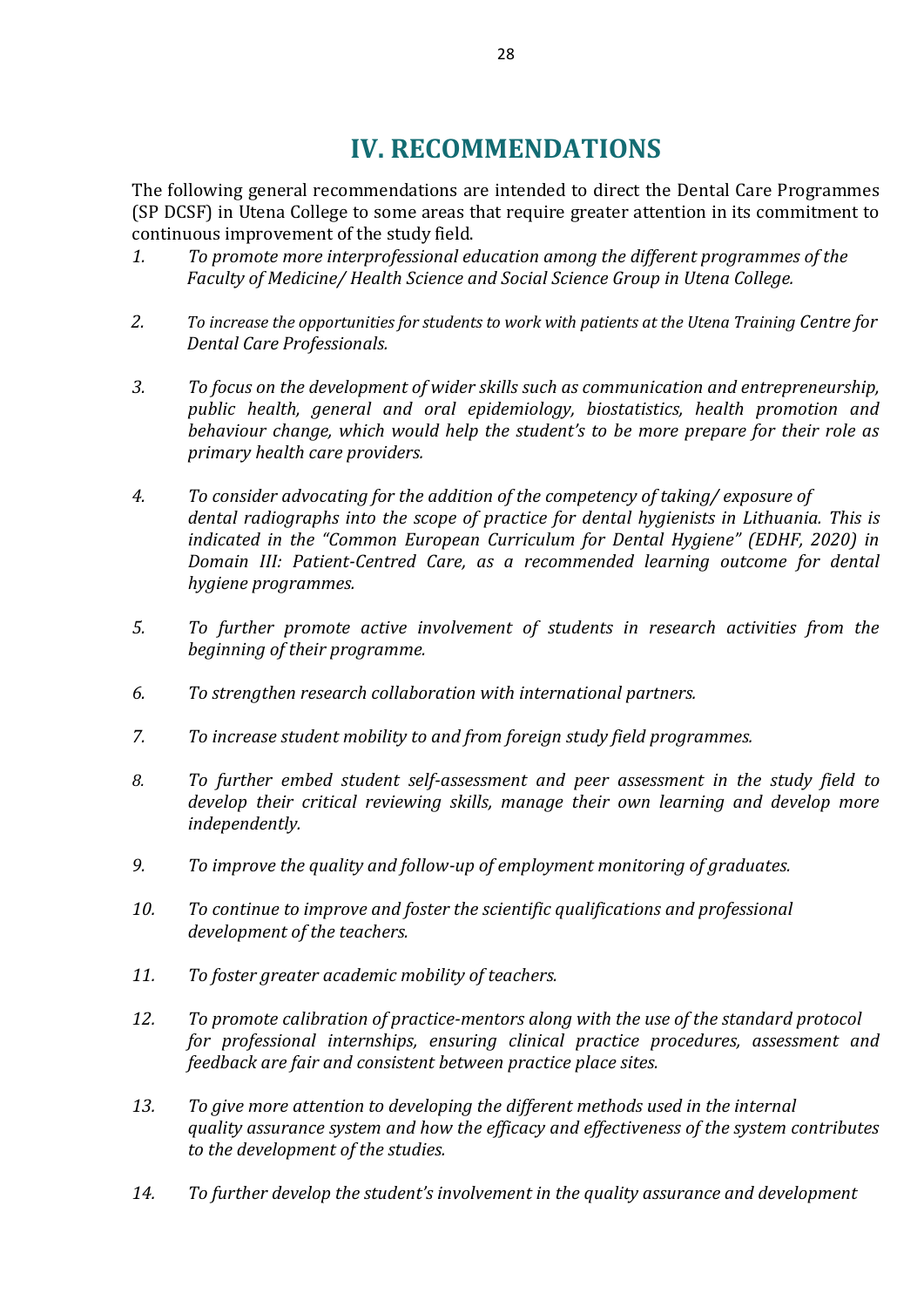*processes.*

- *15. To consider utilising the SKVC questionnaire as this could ensure the fulfilment of the requirements of the HEI, furthermore, it would also allow benchmarking with other similar programmes in Lithuanian that might also use this tool.*
- <span id="page-28-0"></span>*16. To consider collaboration between study field teachers in the colleges and universities in Lithuania in relation to the standardisation of programme content and development.*

## **V. SUMMARY**

The following is a summary of the main positive and negative aspects of each of the study fields in the Dental Care Programme (SP DCSF) in Utena College.

The aims and learning outcomes of the SP DCSF programmes correspond to the higher education in Lithuania and approved Lithuanian Medical Norms. The aims of the study field are clearly stated and matched to the learning outcomes, focusing on practical activities and the development of applied research. The duration, depth and scope of the programmes are adequate to accomplish the aim and learning outcomes of each of the programmes.

The subjects are aligned to provide a transition from theoretical knowledge to more practical activities. Nevertheless, some changes are recommended in the Dental Hygiene Programme to better integrate some subjects in the curriculum to better facilitate the achievement of the learning outcomes.

The study field is in high demand and the students speak very highly of the support they receive from their teachers.

The volume of the practical component is adequate and practical activities start early in the programmes. The involvement of external practice mentors in the study fields benefit the development of a professional identity in students and enhances the quality of the study fields. However, less reliance on these external practices and increasing the number of patients treated in the Utena Training Centre for Dental Care Professionals would provide greater opportunities for the students to master techniques, procedures and therapeutic protocols in a consistent environment. In addition, there a need to establish minimal standards for external practice placements in terms of number of patients, complexity and type of patients to ensure balance between different student practical experiences and calibration of practice-mentors to ensure a more consistent assessment between students.

The study field presents conditions to undertake interprofessional education, yet these are not fully explored.

Efforts have been made to improve the scientific level of the programme. Still there is a need to improve the academic qualifications of the teaching staff and more actively enrol students in applied research throughout their academic route. Additionally, there is also a need to increase the visibility of the research produced at an international level.